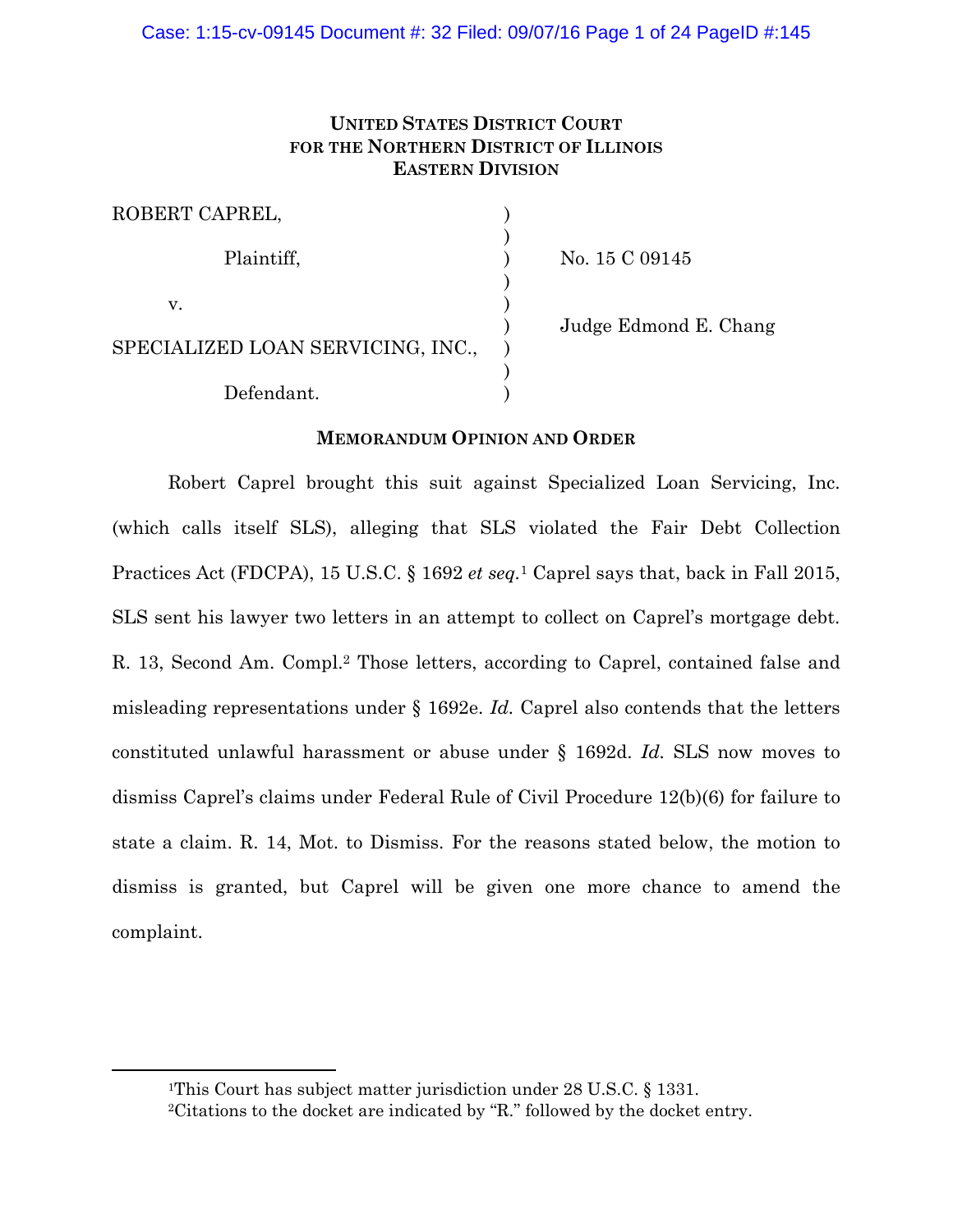## **I. Background**

 For purposes of this motion, the Court accepts as true the allegations in the Second Amended Complaint (for convenience's sake, the "Amended Complaint"). *Erickson v. Pardus*, 551 U.S. 89, 94 (2007). Caprel is an Illinois resident who defaulted on his mortgage debt. Second Am. Compl. ¶¶ 4, 11. After he defaulted, Caprel filed for bankruptcy on October 31, 2014; by February 2015, his mortgage debt was completely discharged. *Id.* ¶¶ 13, 14. SLS is a debt collector that acquired and serviced Caprel's defaulted mortgage loan. *Id.* ¶¶ 10-11.

On October 8, 2015 and November 8, 2015, months after the bankruptcy proceeding had ended, SLS sent a letter to Caprel's lawyer about his outstanding mortgage debt.3 Second Am. Compl. ¶¶ 16, 19. The letters contained information

1

<sup>3</sup>Caprel attached these two letters—dated October 8, 2015 and November 8, 2015 to the Amended Complaint. R. 13-1, Exh. A, 10/08/2015 HAMP Solicitation Letter; R. 13-2, Exh. B, 11/08/2015 HAMP Solicitation Letter. It turns out, however, that SLS also had sent Caprel *himself* (that is, not his lawyer) another letter five months earlier, on June 10, 2015. *See* R. 20-2, Exh. B, 06/10/2015 HAMP Solicitation Letter. This letter notified Caprel that his "mortgage loan [wa]s in serious default," and encouraged him to submit a "Request for Financial Information" so that SLS could determine his eligibility for an alternative payment plan. *Id.* But—and this is important—Caprel did *not* attach this letter to his Amended Complaint, *see* Second Am. Compl.; instead, he only attached the letter to his response brief, without noting that he had not attached it to the Amended Complaint. *See* R. 20, Pl.'s Resp. Br.; Exh. B, 06/10/2015 HAMP Solicitation Letter. Caprel made no attempt to identify or explain the significance of the June 10, 2015 letter in his response brief. *See* Pl.'s Resp. Br. And, oddly enough, the language that Caprel's response brief says are supposedly quotes from the June 10, 2015 letter does not even appear in that letter.

Because the June 10, 2015 letter is neither referenced in, nor consistent with, the allegations in the Amended Complaint, the Court will not consider it in ruling on SLS's motion to dismiss. *See Harrell v. United States*, 13 F.3d 232, 236 (7th Cir. 1993) ("If a complaint fails to state a claim even under the liberal requirements of the federal rules, the plaintiff cannot cure the deficiency by inserting the missing allegations in a document that is not either a complaint or an amendment to a complaint."); *Antelis v. Freeman*, 799 F. Supp. 2d 854, 868 (N.D. Ill. 2011) ("[T]he court can consider documents submitted in response to a motion to dismiss *if they are consistent with the complaint*." (emphasis added)); *Metz v. Joe Rizza Imports, Inc.*, 700 F. Supp. 2d 983, 988 (N.D. Ill. 2010) (observing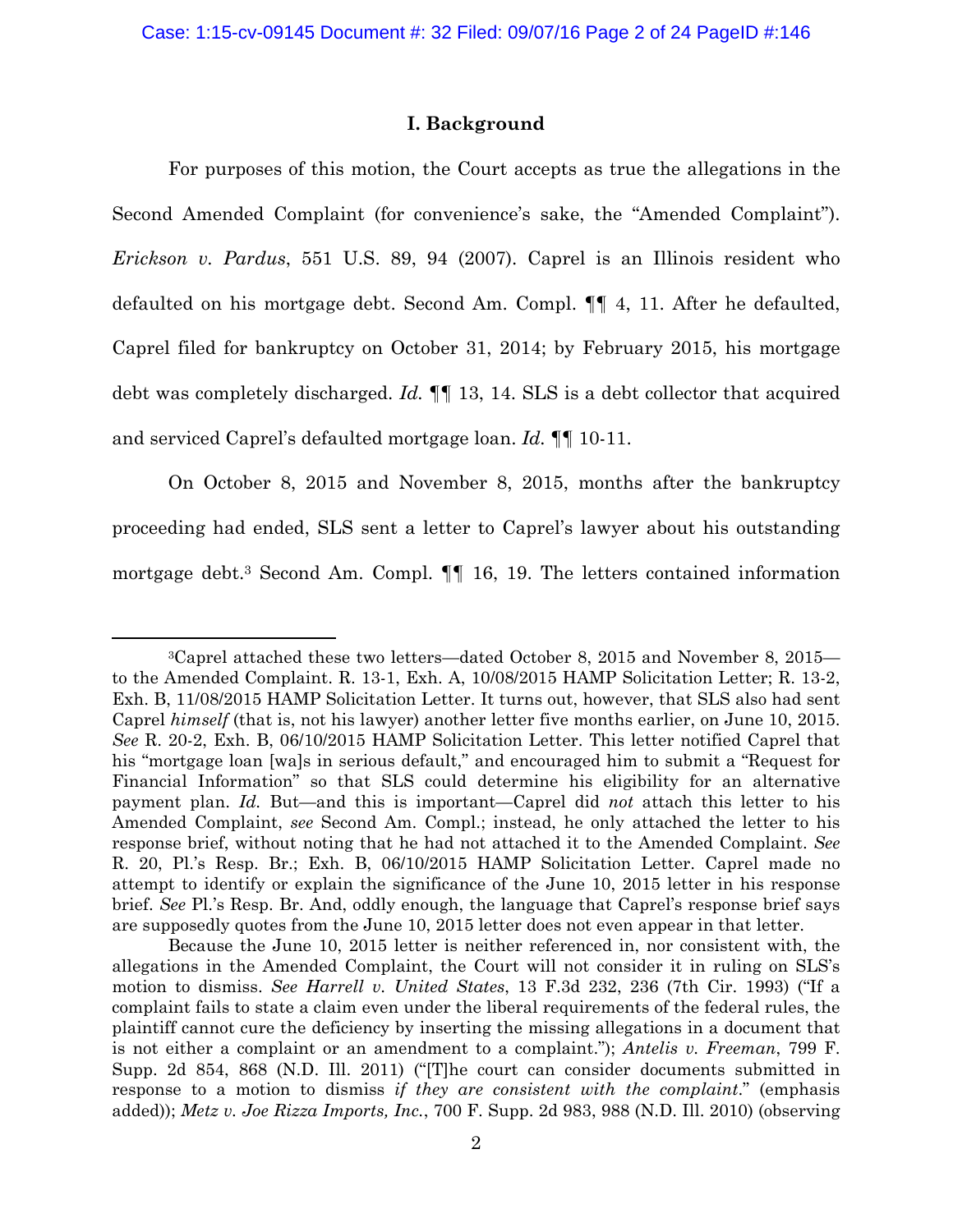### Case: 1:15-cv-09145 Document #: 32 Filed: 09/07/16 Page 3 of 24 PageID #:147

about the Home Affordable Modification Program (HAMP), a government program that helps homeowners refinance or modify their mortgages, and encouraged Caprel (via his lawyer) to participate in the program. R. 13-1, Exh. A, 10/08/2015 HAMP Solicitation Letter; R. 13-2, Exh. B, 11/08/2015 HAMP Solicitation Letter.

Each letter displayed a bolded disclaimer at the top of the first page, which stated: "THIS [COMMUNICATION] IS FOR INFORMATIONAL PURPOSES ONLY." 10/08/2015 HAMP Solicitation Letter at 1; 11/08/2015 HAMP Solicitation Letter at 1. Both letters also contained a "Frequently Asked Questions" section that addressed general inquiries about mortgage loan defaults, HAMP loan modifications, and home foreclosures. 10/08/2015 HAMP Solicitation Letter at 15; 11/08/2015 HAMP Solicitation Letter at 3. This was one of the "FAQs":

Q: Will My credit Score Be Affected by My Late Payments or Being in Default?

A: The delinquency status of your loan will be reported to credit reporting agencies as well as your entry into a Repayment Plan, Forbearance Plan, or Trial Period Plan in accordance with the requirements of the Fair Credit Reporting Act and the Consumer Data Industry Association requirements.

Second Am. Compl. ¶¶ 18, 20; 10/08/2015 HAMP Solicitation Letter at 15;

11/08/2015 HAMP Solicitation Letter at 3.

 $\overline{a}$ 

that documents attached to a plaintiff's response to a motion to dismiss "'are considered part of the pleadings if they are referred to in the plaintiff's complaint *and* are central to his claim.'" (quoting *Wright v. Assoc. Ins. Cos. Inc.*, 29 F.3d 1244, 1248 (7th Cir. 1994)). Based on the allegations in the Amended Complaint, the two letters sent to Caprel's lawyer in October and November 2015 are central to his FDCPA claims; the June 10, 2015 letter is not. In fact, the June 10, 2015 letter presents a whole new ballgame, particularly because SLS sent that letter directly to *Caprel*, not to his lawyer. As discussed later in this Opinion, *see* Section IV. at 24, Caprel may file a third amended complaint and attach the June 10, 2015 letter to it if he so desires (after which SLS may file another motion to dismiss). But for now, the Court will decide SLS's present motion to dismiss without considering the June 10, 2015 letter.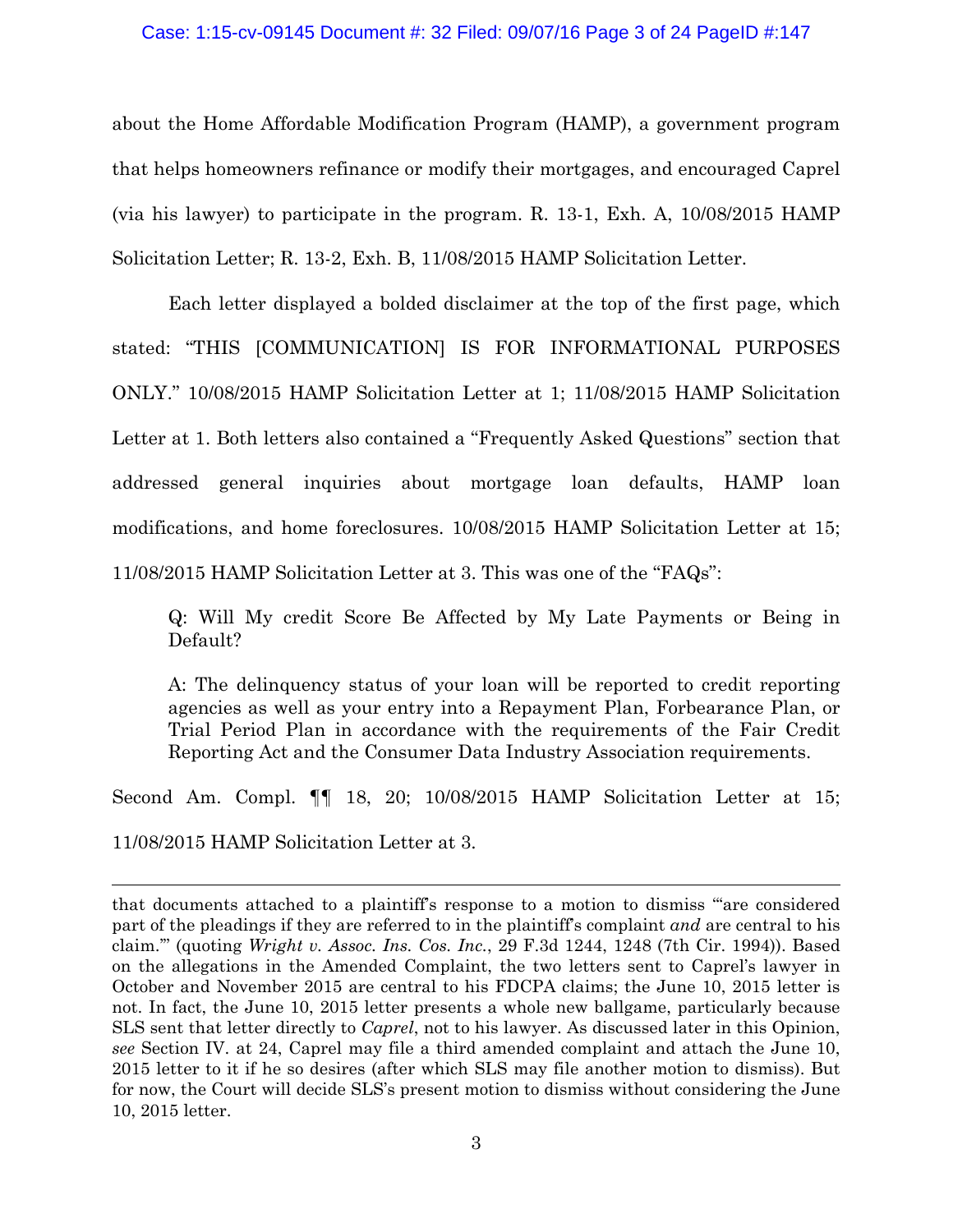#### Case: 1:15-cv-09145 Document #: 32 Filed: 09/07/16 Page 4 of 24 PageID #:148

The October letter also contained another bolded disclaimer, which emphasized that the letter was only for informational purposes if the recipient was in bankruptcy or had their mortgage debt discharged in a bankruptcy proceeding:

THE PURPOSE OF THIS COMMUNICATION IS TO OFFER YOU LOSS MITIGATION ASSISTANCE THAT MAY HELP YOU BRING OR KEEP YOUR LOAN CURRENT THROUGH AFFORDABLE PAYMENTS. IF YOU ARE CURRENTLY IN A BANKRUPTCY PROCEEDING, OR HAVE PREVIOUSLY OBTAINED A DISCHARGE OF THIS DEBT UNDER APPLICABLE BANKRUPTCY LAW, THIS NOTICE IS FOR INFORMATION ONLY AND IS NOT AN ATTEMPT TO COLLECT THE DEBT.

10/08/2015 HAMP Solicitation Letter at 11.

Just weeks after his lawyer received the second letter from SLS, Caprel filed this action. R. 1, Compl. Caprel brings two claims under the Fair Debt Collection Practices Act (FDCPA), 15 U.S.C. § 1692 *et seq.* Second Am. Compl. ¶¶ 23, 24. First, Caprel alleges that the two letters SLS sent to his lawyer amounted to "conduct the natural consequence of which [wa]s to harass, oppress, or abuse" in violation of 15 U.S.C. § 1692d. *Id.* ¶ 23. Second, Caprel alleges that the two letters, and more specifically, the "Frequently Asked Questions" sections of those letters, were "false, deceptive, or misleading" in violation of 15 U.S.C. § 1692e. *Id.* ¶¶ 18-20, 24. SLS now moves to dismiss the Amended Complaint for failure to state a claim. *See* Mot. to Dismiss.

# **II. Standard of Review**

Under Federal Rule of Civil Procedure 8(a)(2), a complaint generally need only include "a short and plain statement of the claim showing that the pleader is entitled to relief." Fed. R. Civ. P. 8(a)(2). This short and plain statement must "give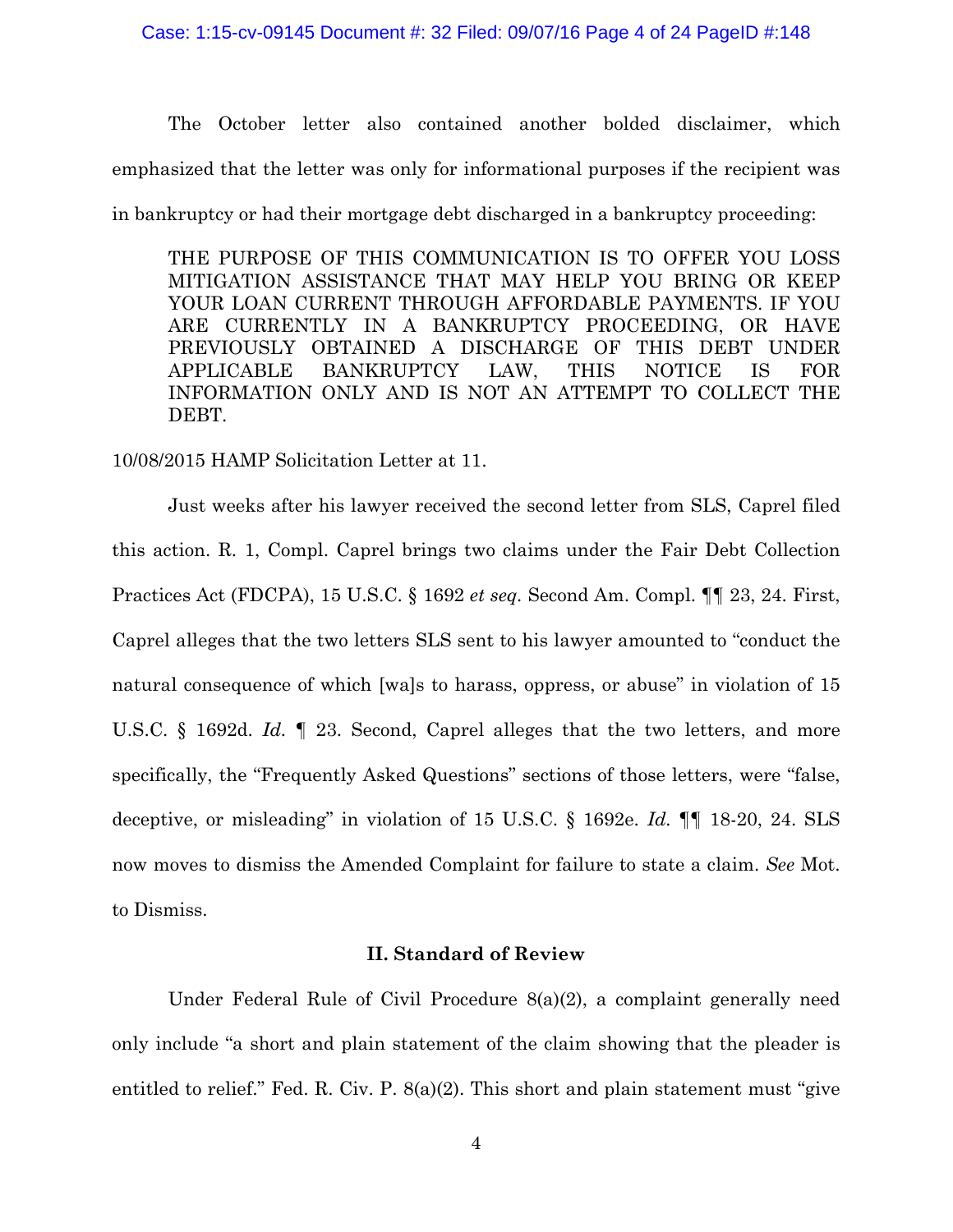#### Case: 1:15-cv-09145 Document #: 32 Filed: 09/07/16 Page 5 of 24 PageID #:149

the defendant fair notice of what the … claim is and the grounds upon which it rests." *Bell Atl. Corp. v. Twombly*, 550 U.S. 544, 555 (2007) (alteration in original) (internal quotation marks and citation omitted). The Seventh Circuit has explained that this rule "reflects a liberal notice pleading regime, which is intended to 'focus litigation on the merits of a claim' rather than on technicalities that might keep plaintiffs out of court." *Brooks v. Ross*, 578 F.3d 574, 580 (7th Cir. 2009) (quoting *Swierkiewicz v. Sorema N.A.*, 534 U.S. 506, 514 (2002)).

"A motion under Rule  $12(b)(6)$  challenges the sufficiency of the complaint to state a claim upon which relief may be granted." *Hallinan v. Fraternal Order of Police of Chi. Lodge No. 7*, 570 F.3d 811, 820 (7th Cir. 2009). "[A] complaint must contain sufficient factual matter, accepted as true, to 'state a claim to relief that is plausible on its face.'" *Ashcroft v. Iqbal*, 556 U.S. 662, 678 (2009) (quoting *Twombly*, 550 U.S. at 570). These allegations "must be enough to raise a right to relief above the speculative level." *Twombly*, 550 U.S. at 555. The allegations that are entitled to the assumption of truth are those that are factual, rather than mere legal conclusions. *Iqbal*, 556 U.S. at 678-79.

### **III. Analysis**

Caprel brings two FDCPA claims under 15 U.S.C. §§ 1692d, 1692e against SLS based on the two letters that it sent to his attorney in October and November 2015. Second Am. Compl. ¶¶ 23, 24. In its motion to dismiss, SLS contends that the Amended Complaint should be dismissed for two reasons: first, SLS asserts that the letters are not even subject to the FDCPA because they were not sent "in connection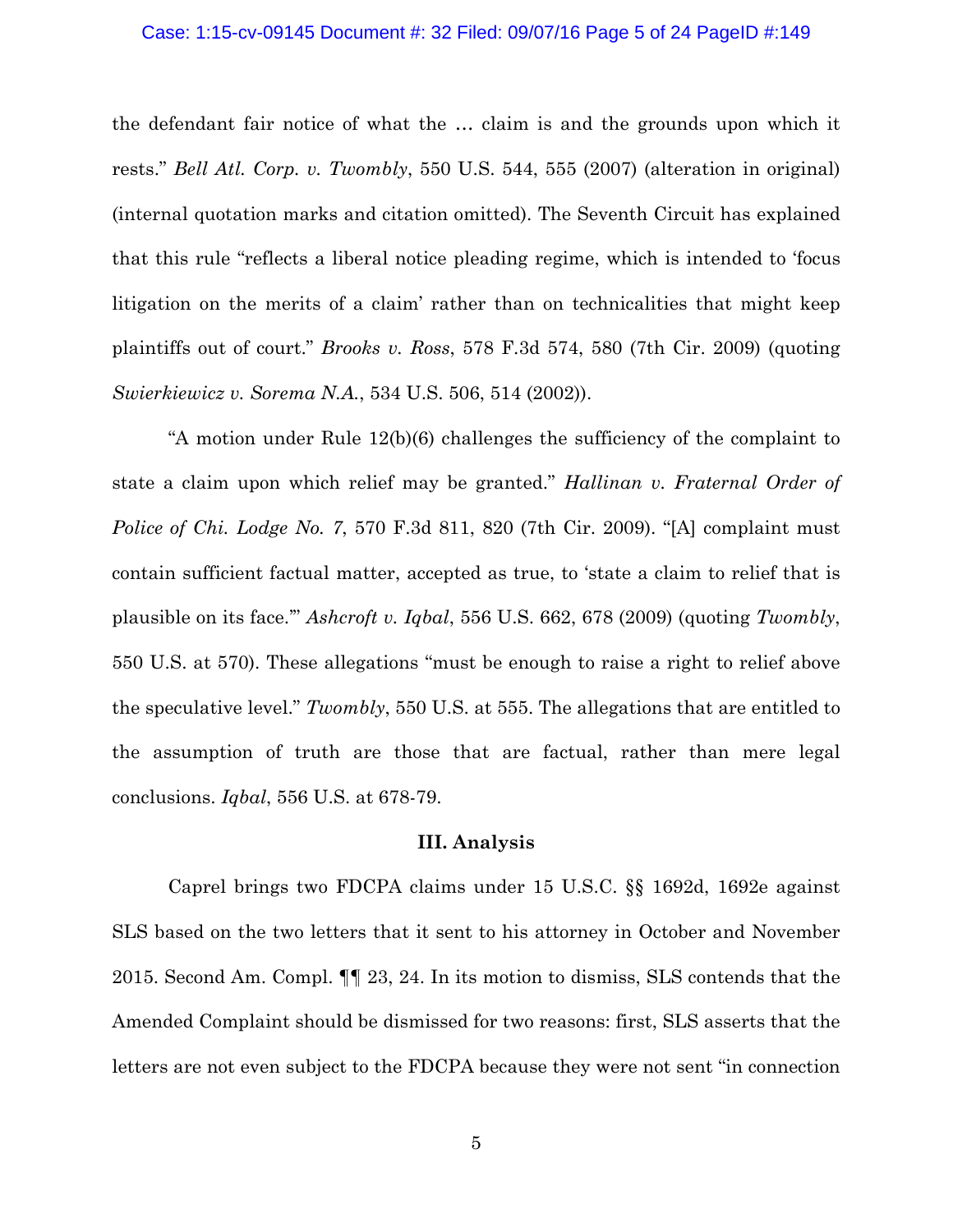with the collection of a debt"—a prerequisite for triggering the FDCPA. Mot. to Dismiss at 7-13; *see also* R. 27, Def.'s Reply Br. at 6-10. Second, SLS asserts that even if the letters are subject to FDCPA scrutiny, the fact that they were sent to Caprel's *lawyer*, as opposed to Caprel himself, forecloses any possibility that the letters were false and misleading under § 1692e, or that they constituted harassment under § 1692d. Mot. to Dismiss at 4-7; *see also* Def.'s Reply Br. at 3-6. The Court addresses each of SLS's arguments in turn.

# **A. Triggering the FDCPA: "In Connection with the Collection of Any Debt"**

The first issue is whether SLS even triggered the FDCPA when it sent Caprel's lawyer the two HAMP solicitation letters in Fall 2015. To trigger the FDCPA, "two threshold criteria must be met": (1) the defendant must qualify as a "debt collector," and (2) the communication must have been made "in connection with the collection of any debt." *Gburek v. Litton Loan Servicing LP*, 614 F.3d 380, 384 (7th Cir. 2010); *see also* 15 U.S.C. §§ 1692a (defining "debt collector"), 1692c (defining "communication in connection with debt collection"). SLS is a selfproclaimed debt collector, *see* 10/8/2015 HAMP Solicitation Letter at 1 ("THIS COMMUNICATION IS FROM A DEBT COLLECTOR."); 11/08/2015 HAMP Solicitation Letter at 1 (same), so the only issue is whether SLS sent the letters "in connection with the collection of [Caprel's discharged] debt." *Gburek*, 614 F.3d at 384.

Caprel asserts that the letters are subject to FDCPA scrutiny because SLS sent those letters in order to settle his previously-discharged mortgage debt. Second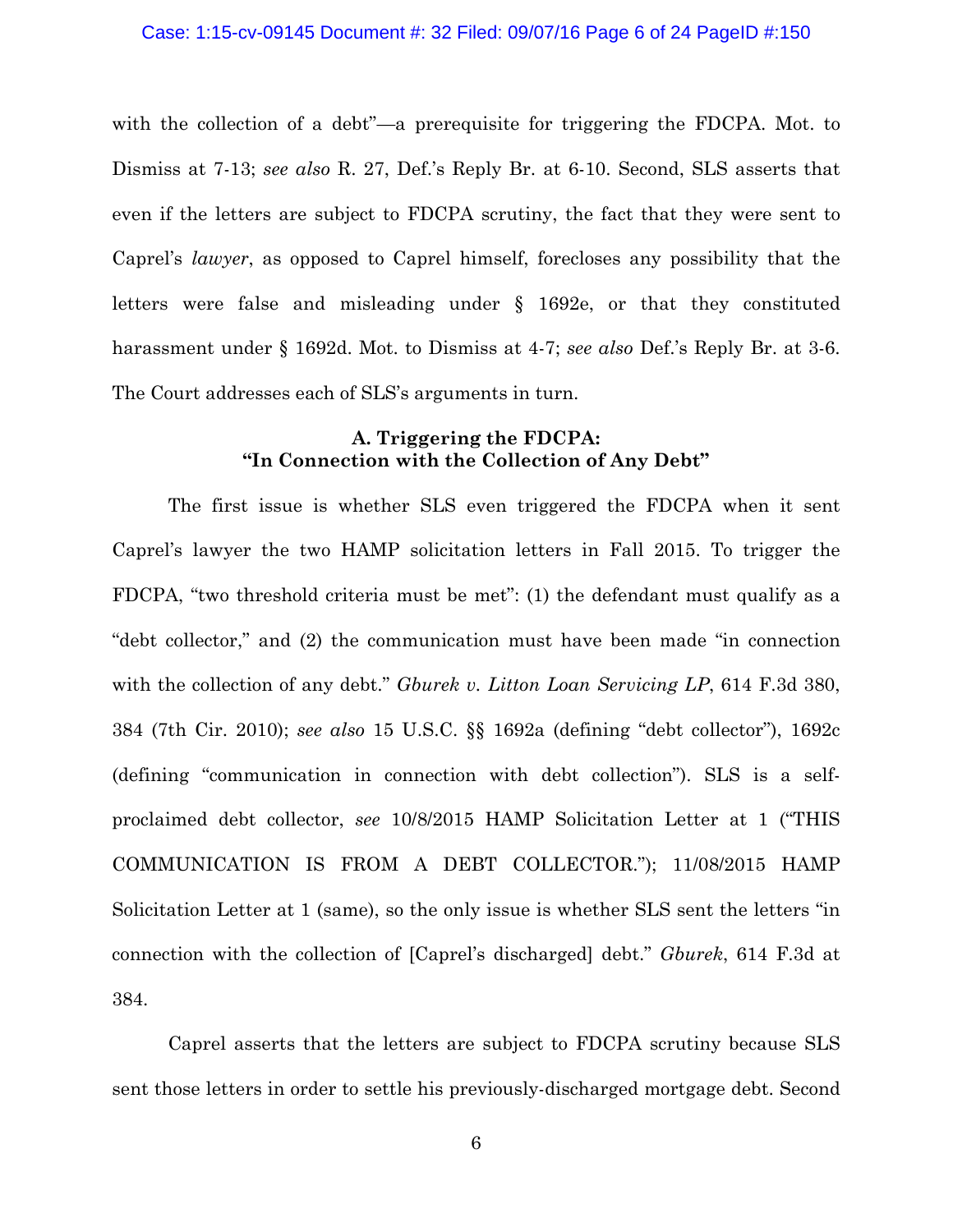#### Case: 1:15-cv-09145 Document #: 32 Filed: 09/07/16 Page 7 of 24 PageID #:151

Am. Compl. ¶ 17. SLS disagrees. Mot. to Dismiss at 7-13; Def.'s Reply Br. at 6-10. It contends that the bankruptcy-related disclaimer in the October letter and the absence of a demand for payment in both letters evidences that neither letter was an attempt to collect on Caprel's mortgage debt. Mot. to Dismiss at 2, 8. SLS also asserts that the relationship between the two parties—SLS held a lien on Caprel's property, so it was fully aware that his debt was discharged in bankruptcy evidences that the letters were for informational purposes only, not to collect on a debt. *Id.* at 8-11. SLS maintains that it sent the letters in order to inform Caprel on how to avoid foreclosure on the mortgage lien. *Id.*

To figure out who is right, the Court must ask whether, when viewed *objectively*, the letters comprised communications made in connection with a debt. In *Ruth v. Triumph Partnerships*, the Seventh Circuit held that "whether a communication was sent 'in connection with' an attempt to collect a debt is a question of *objective fact*." 577 F.3d 790, 798 (7th Cir. 2009) (emphasis added). The court explicitly rejected using a *subjective unsophisticated consumer* standard to analyze the "in connection with" element of a FDCPA claim, reasoning that to do so would "stand the statute on its head": "Unscrupulous debt collectors could shield themselves from liability by disguising their collection letters as something else. The more deceptive the letters were, the more likely they would escape FDCPA liability." *Id.*

While it is clear after *Ruth* that the standard for analyzing the "in connection with" element is an objective one, it is not so clear from whose perspective—a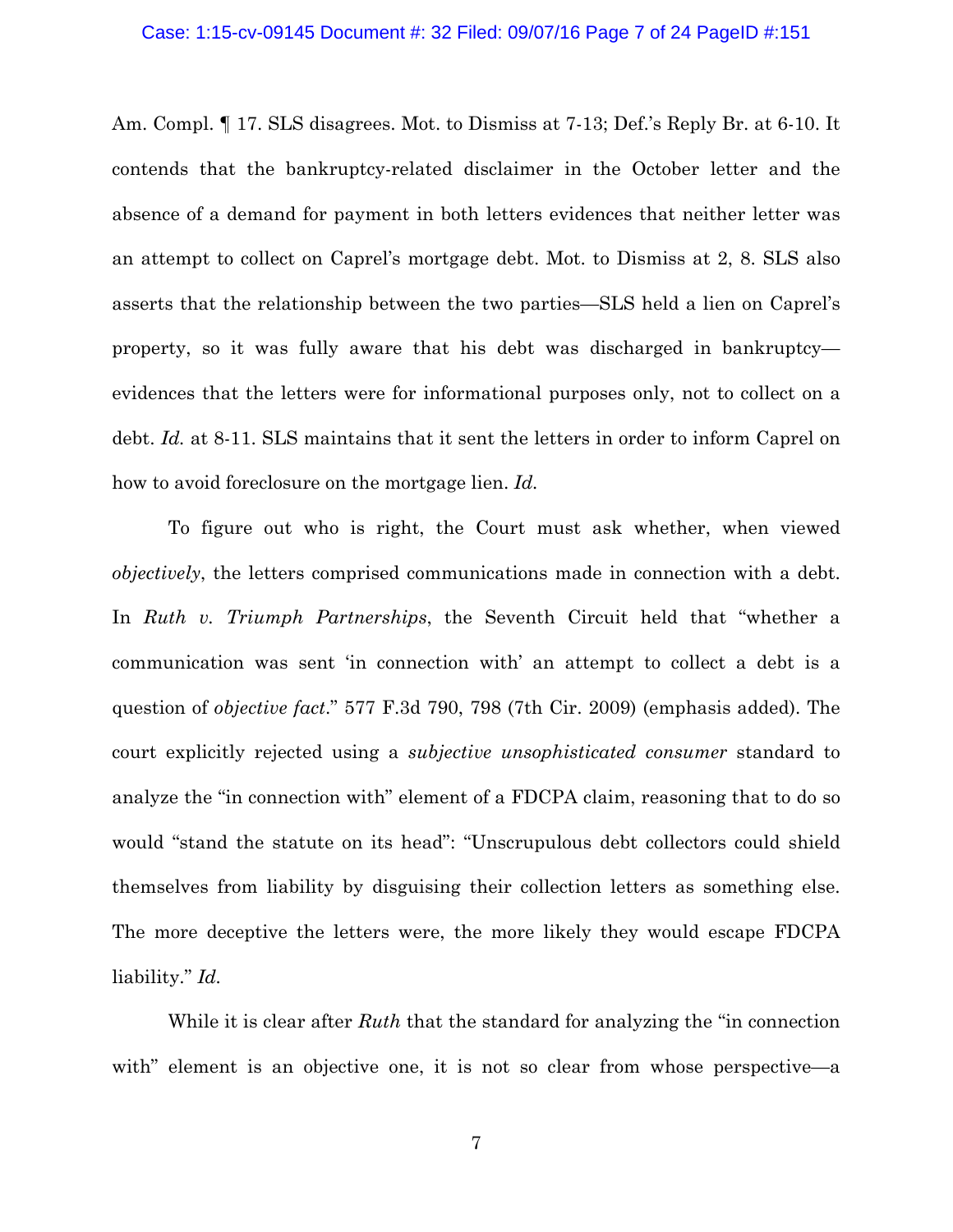#### Case: 1:15-cv-09145 Document #: 32 Filed: 09/07/16 Page 8 of 24 PageID #:152

reasonable consumer or an unsophisticated one—that objective determination should be made. *See Ruth*, 577 F.3d 790. At least two courts in this District have implicitly analyzed the "in connection with" element from the point of view of an objective *reasonable consumer*. *See Preuher v. Seterus, LLC*, 2014 WL 7005095, at \*2-3 (N.D. Ill. Dec. 11, 2014); *cf. Leeb v. Nationwide Credit Corp*., 2013 WL 6169408, at \*3 (N.D. Ill. Nov. 21, 2013), *aff'd sub nom.*, 806 F.3d 895 (7th Cir. 2015). In *Preuher*, the district court determined that a letter was not sent in connection with an attempt to collect a debt, and the court's analysis did not mention the hypothetical "unsophisticated consumer." 2014 WL 7005095, at \*2-3. Instead, the court analyzed—objectively—whether the letter contained a demand for payment, the defendant's purpose behind sending the letter, and the content of the letter. *Id.*; *see also Leeb*, 2013 WL 6169408, at \*3-4 (observing that "[a] consumer's state of mind is … *not* relevant to whether a particular communication attempts to collect a debt," and finding the "in connection with" element satisfied solely because the defendant "expressly demanded payment of a disputed debt"). And while courts in the Seventh Circuit have not explicitly applied an "objective reasonable consumer" standard when analyzing the "in connection with" element, other federal courts relying on *Ruth*—have. *See, e.g.*, *Hart v. FCI Lender Servs., Inc.*, 797 F.3d 219, 225 (2d Cir. 2015) (citing *Ruth* after observing that "in determining at the motion to dismiss stage whether the Letter triggers the Act's notice provisions, we must view the communication *objectively*, asking whether Hart has plausibly alleged that a *consumer* receiving the communication could reasonably interpret it as being sent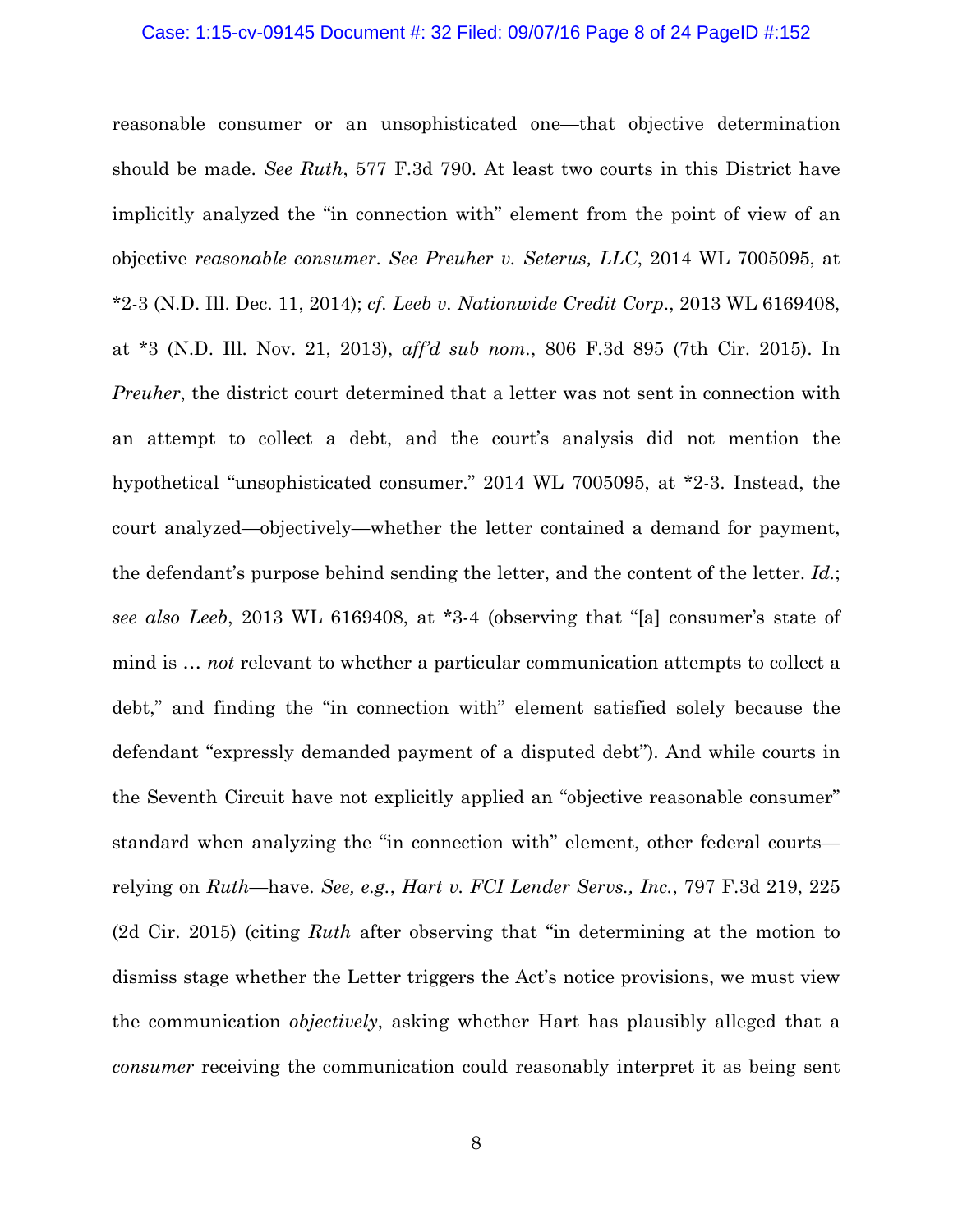#### Case: 1:15-cv-09145 Document #: 32 Filed: 09/07/16 Page 9 of 24 PageID #:153

'in connection with the collection of [a] debt' … ." (emphases added)); *Halberstam v. Glob. Credit & Collection Corp.*, 2016 WL 154090, at \*3 (E.D.N.Y. Jan. 12, 2016) (relying on *Hart* and analyzing the "in connection with" element from the perspective of an "objective debtor"), *motion to certify appeal granted*, 2016 WL 2596041 (E.D.N.Y. May 5, 2016).

By contrast, a few courts have explicitly analyzed the "in connection with" element from the perspective of an objective *unsophisticated* consumer. *See, e.g.*, *Price v. Seterus, Inc.*, 2016 WL 1392331, at \*4-5 (N.D. Ill. Apr. 9, 2016); *Stricklin v. Jefferson Capital Sys., LLC*, 2011 WL 5325735, at \*6 (S.D. Ill. Nov. 3, 2011). In *Price v. Seterus, Inc., for example, the district court denied the defendant's motion* to dismiss the plaintiff's FDCPA claim after reasoning that "an objective, *unsophisticated* consumer could have plausibly believed that the letters were being sent to collect a debt … ." 2016 WL 1392331, at \*5 (emphasis added). Likewise, in *Stricklin v. Jefferson Capital Systems, LLC*, the court framed the "in connection with" issue from the perspective of an objective unsophisticated consumer: "[T]he question is whether an unsophisticated, but reasonable consumer would believe the debt collector sent the communication with the collection of a debt." 2011 WL 5325735, at \*6; *id.* at \*7 ("Further, despite a letter's overriding intent of notification of privacy rights, it could also have the effect of leading an *unsophisticated, but reasonable consumer* to believe the debt collector sent the communication in connection with the collection of a debt. (emphasis added) (citing *Ruth*, 577 F.3d at 798)). The point is that *Ruth* left unanswered how courts should approach the "in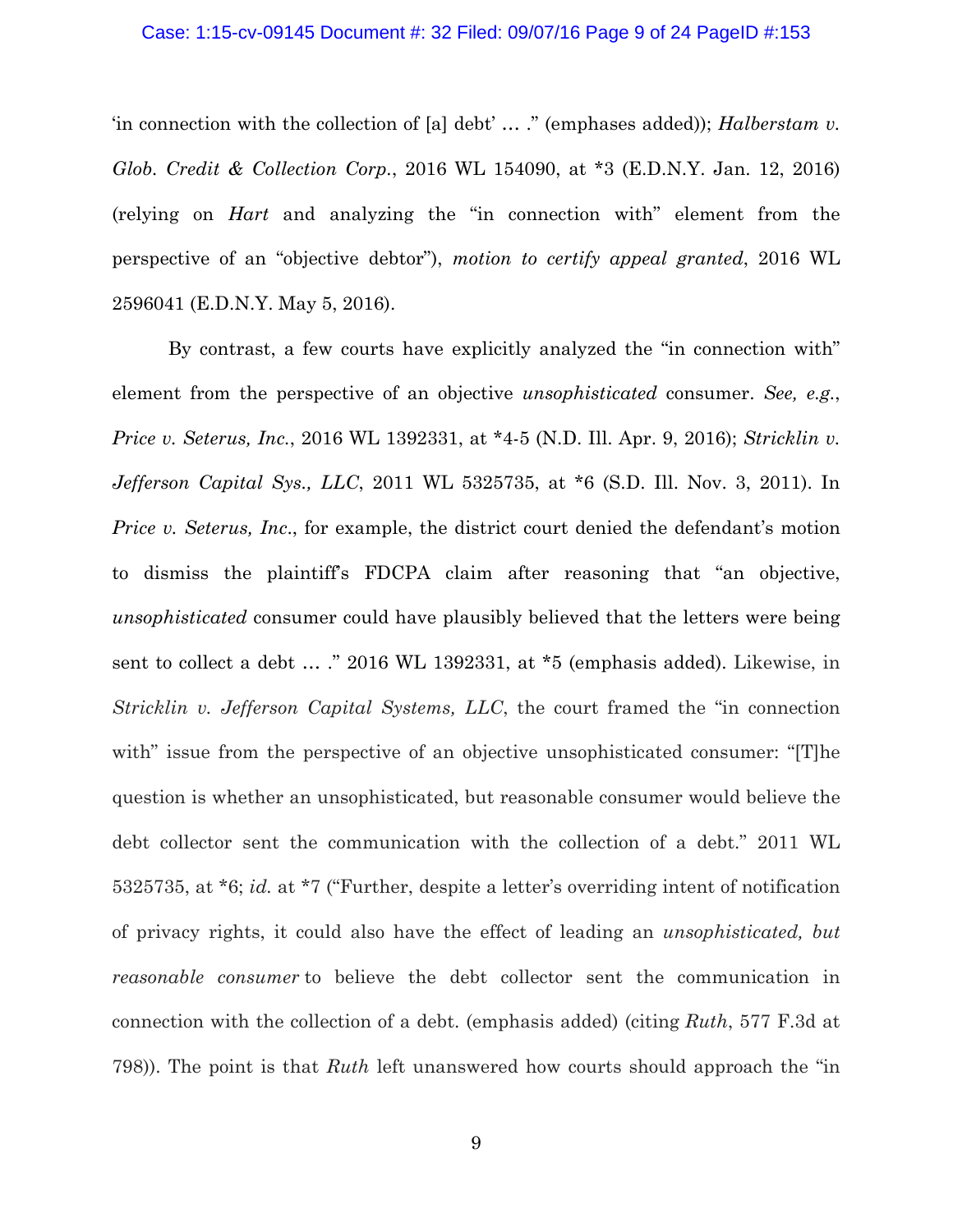#### Case: 1:15-cv-09145 Document #: 32 Filed: 09/07/16 Page 10 of 24 PageID #:154

connection with" element: from the perspective of an objective, reasonable consumer or an objective, unsophisticated one?

The Court need not definitively answer that question in this case (or at least not as this stage of the case), because the same result applies regardless of which perspective controls. Whether a communication was sent in connection with the collection of a debt is a "commonsense inquiry." *Gburek*, 614 F.3d at 385. In *Gbruek*, the Seventh Circuit identified three factors that courts should consider when analyzing whether the FDCPA applies to a communication: (1) the presence or absence of demand for payment; (2) the nature of the parties' relationship; and (3) the purpose and context of the communication. *Id.* at 384-86. Applying these factors to the letters at issue here—from anyone's perspective—establishes that the complaint adequately alleges that SLS sent the letters in an attempt to collect on a debt. To be sure, neither letter explicitly makes a demand for payment. *See* Exh. A, 10/08/2015 HAMP Solicitation Letter; Exh. B, 11/08/2015 HAMP Solicitation Letter. But the absence of a demand for payment is not dispositive. *Gburek*, 614 F.3d at 385 ("[T]he absence of a demand for payment is just one of several factors that come into play in the commonsense inquiry of whether a communication from a debt collector is made in connection with the collection of any debt."). And unlike the first factor, the second factor—that is, the relationship between Caprel and SLS—does weigh in favor of applying the FDCPA. This is because "the only relationship [SLS] had with [Caprel] arose out of … [Caprel's] defaulted debt." *Ruth*, 577 F.3d at 799. It is not as if SLS "s[ought] collection on a debt owed under a brand new payment plan, or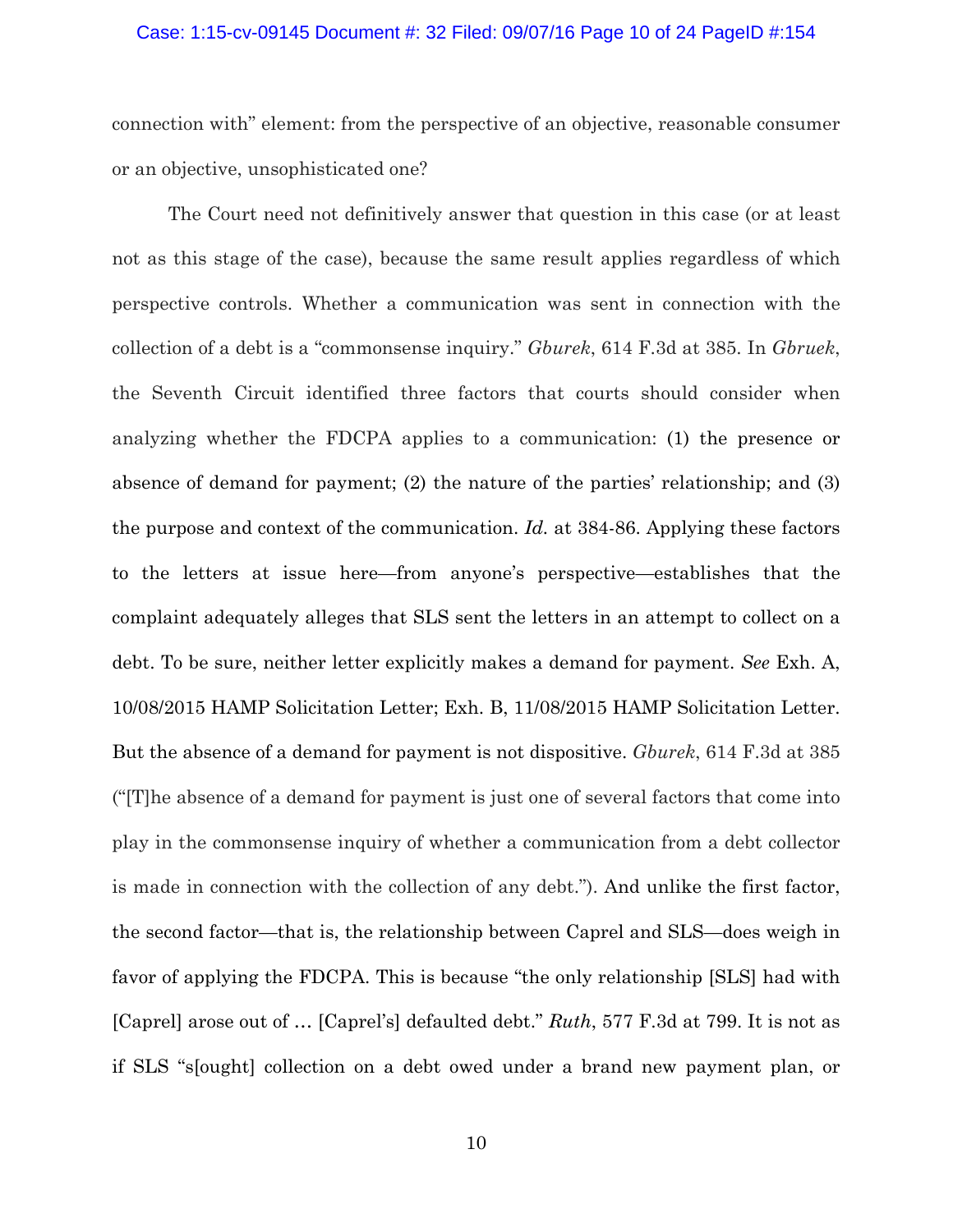#### Case: 1:15-cv-09145 Document #: 32 Filed: 09/07/16 Page 11 of 24 PageID #:155

forbearance agreement that is current." *Bailey v. Sec. Nat'l Servicing Corp.*, 154 F.3d 384, 387 (7th Cir. 1998). Finally, the third factor also weighs in favor of applying the FDCPA because the purpose and context of the letters evidences SLS's intent to collect a debt. Even a reasonable consumer, despite the bankruptcy disclaimer and the "THIS IS FOR INFORMATIONAL PURPOSES ONLY" disclosure, *see* 10/08/2015 HAMP Solicitation Letter at 1, 11; 11/08/2015 HAMP Solicitation Letter at 1, would feel obligated to pay SLS for any past-due debt after reading the "Frequently Asked Questions" section in the letters. Remember that one of the answers in the FAQs section asserts that the debtor is delinquent in repaying the loan and warns that the delinquency will be reported to credit reporting agencies:

Q: Will My Credit Score Be Affected by My Late Payments or Being in Default?

A: The delinquency status of *your* loan will be reported to credit reporting agencies as well as your entry into a Repayment Plan, Forbearance Plan, or Trial Period Plan in accordance with the requirements of the Fair Credit Reporting Act and the Consumer Data Industry Association requirements.

10/08/2015 HAMP Solicitation Letter at 15 (emphasis added); *see also* 11/08/2015 HAMP Solicitation Letter at 3 (same). Other FAQs, like this one, also suggested that Caprel would face adverse consequences if he did not pay up. *See, e.g.*, 10/08/2015 HAMP Solicitation Letter at 4 ("Q: Why Did I Receive This Package? A: You received this package because we have not received one or more of *your* monthly mortgage payments and want to help *you find a foreclosure prevention option* or you have requested information on obtaining assistance." (emphases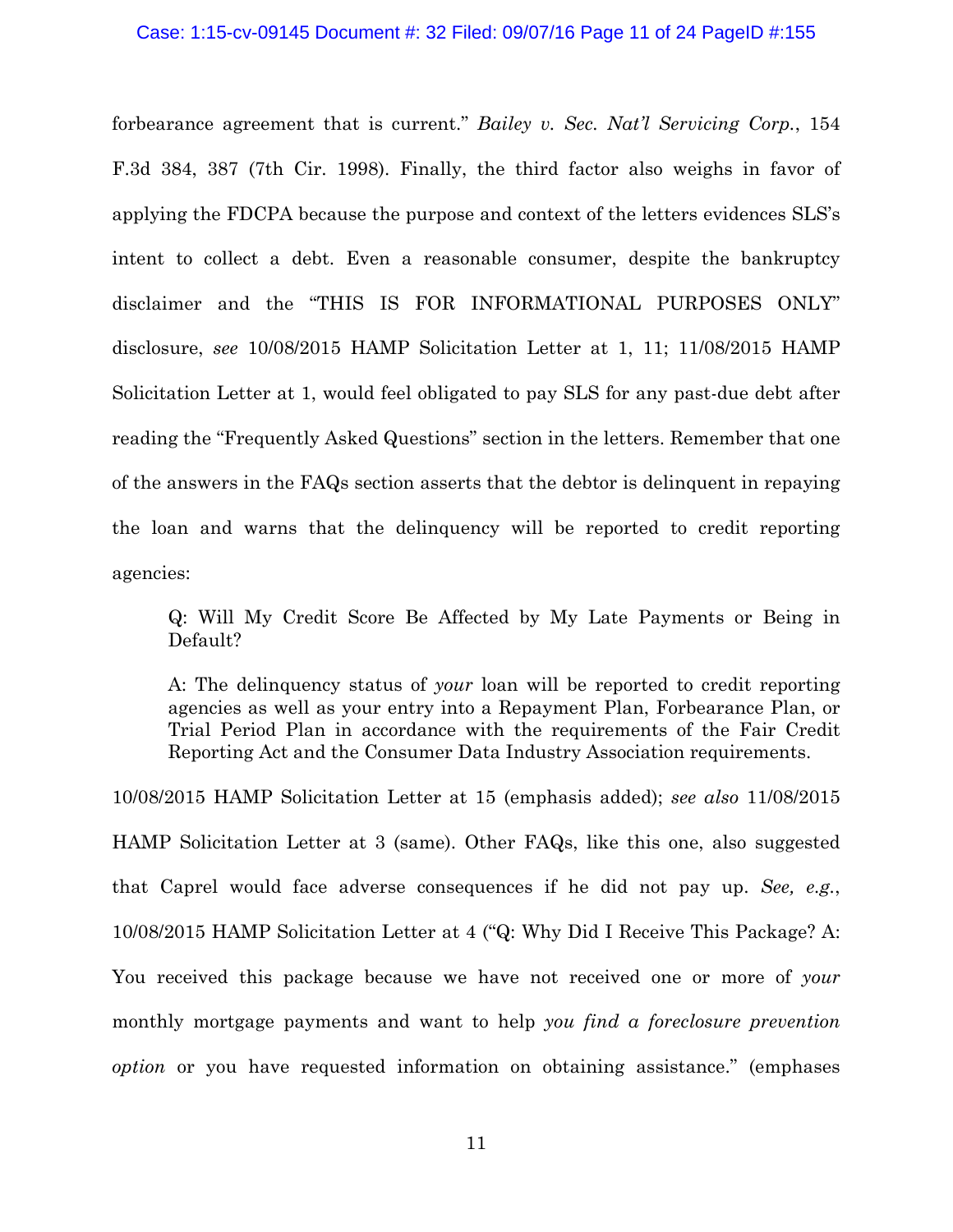added)); *see also* 11/08/2015 HAMP Solicitation Letter at 2 (same). So, even with the disclaimers in the letters, the amended complaint adequately alleges that a reasonable consumer would think that the FAQ answers implicitly threatened to report the debtor's delinquent loan and to foreclose on the debtor's house if he did not settle his debt. *See Whalen v. Specialized Loan Servicing, LLC*, 2016 WL 126919, at \*4 (N.D. Ill. Jan. 11, 2016) (concluding that "the disclaimer did not necessarily detract from an interpretation that the letter was an attempt to induce plaintiff to make a payment" after reasoning that "defendant's representation in the disclaimer that the letter was not a demand for payment means little when at the same time defendant was telling plaintiff that she risked foreclosure if she did not pay up."). What's more, courts routinely deem communications that inform debtors about foreclosure alternatives as enough to satisfy the FDCPA's "in connection with" requirement. *See, e.g.*, *Gburek*, 614 F.3d at 386-87; *Whalen*, 2016 WL 126919, at \*3-5; *Matmanivong v. Nat'l Creditors Connection, Inc.*, 79 F. Supp. 3d 864, 872-73 (N.D. Ill. 2015). That is precisely the case here. Given the relationship between the parties, as well as the purpose and context of the two HAMP solicitation letters, Caprel has sufficiently established, at least at the pleading stage, that those letters were attempts to collect on his mortgage debt. So the letters fall under the FDCPA's purview. Now the question is whether the amended complaint adequately alleges that SLS violated §§ 1692d and e.

## **B. 15 U.S.C. § 1692e: False or Misleading Representations**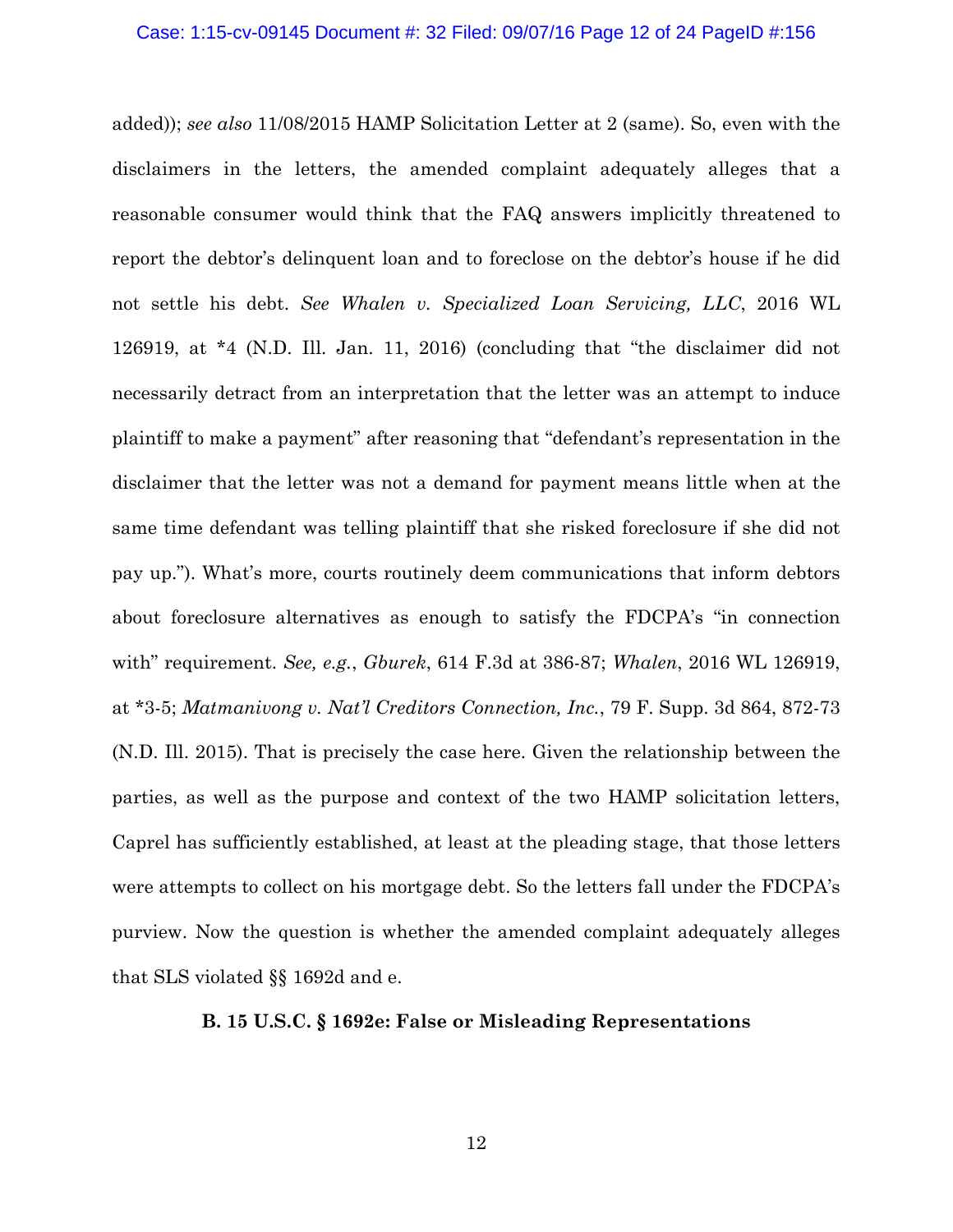#### Case: 1:15-cv-09145 Document #: 32 Filed: 09/07/16 Page 13 of 24 PageID #:157

Caprel alleges that the FAQ sections in the two HAMP solicitation letters that SLS sent to his lawyer contained false or misleading language in violation of 15 U.S.C. § 1692e. Second Am. Compl. ¶¶ 18-20, 24; R. 20, Pl.'s Resp. Br. at 1 ("Plaintiff is arguing that the misleading statements in the two communications as stated in the Complaint—are statements which would mislead a competent attorney."); *id.* at 2 ("[W]hat Plaintiff is arguing is that the threat or even the statement that Defendant is going to report Plaintiff's future delinquency to the credit bureaus is false because Plaintiff's Counsel finds it quite believable that Defendants will make such reports."). Section 1692e prohibits debt collectors from using false or misleading tactics to collect a debt: "A debt collector may not use any false, deceptive, or misleading representation or means in connection with the collection of any debt." 15 U.S.C. § 1692e. "This is a broad prohibition, and while § 1692e has 16 subsections describing ways by which a debt collector could violate the FDCPA, that list is nonexhaustive[.]" *Lox v. CDA, Ltd.*, 689 F.3d 818, 822 (7th Cir. 2012) (citing *Nielsen v. Dickerson*, 307 F.3d 623, 634 (7th Cir. 2002)). That Caprel did not identify a particular subsection of § 1692e in the Amended Complaint is of no matter; "a plaintiff need not allege a violation of a specific subsection in order to succeed in a § 1692e case[.]" *Id.* (citing *Ruth*, 577 F.3d at 794 n.2).

Generally, the standard for deciding whether a particular communication violates § 1692e "is different when the conduct is aimed at a lawyer than when it is aimed at a consumer." *Evory v. RJM Acquisitions Funding LLC*, 505 F.3d 769, 774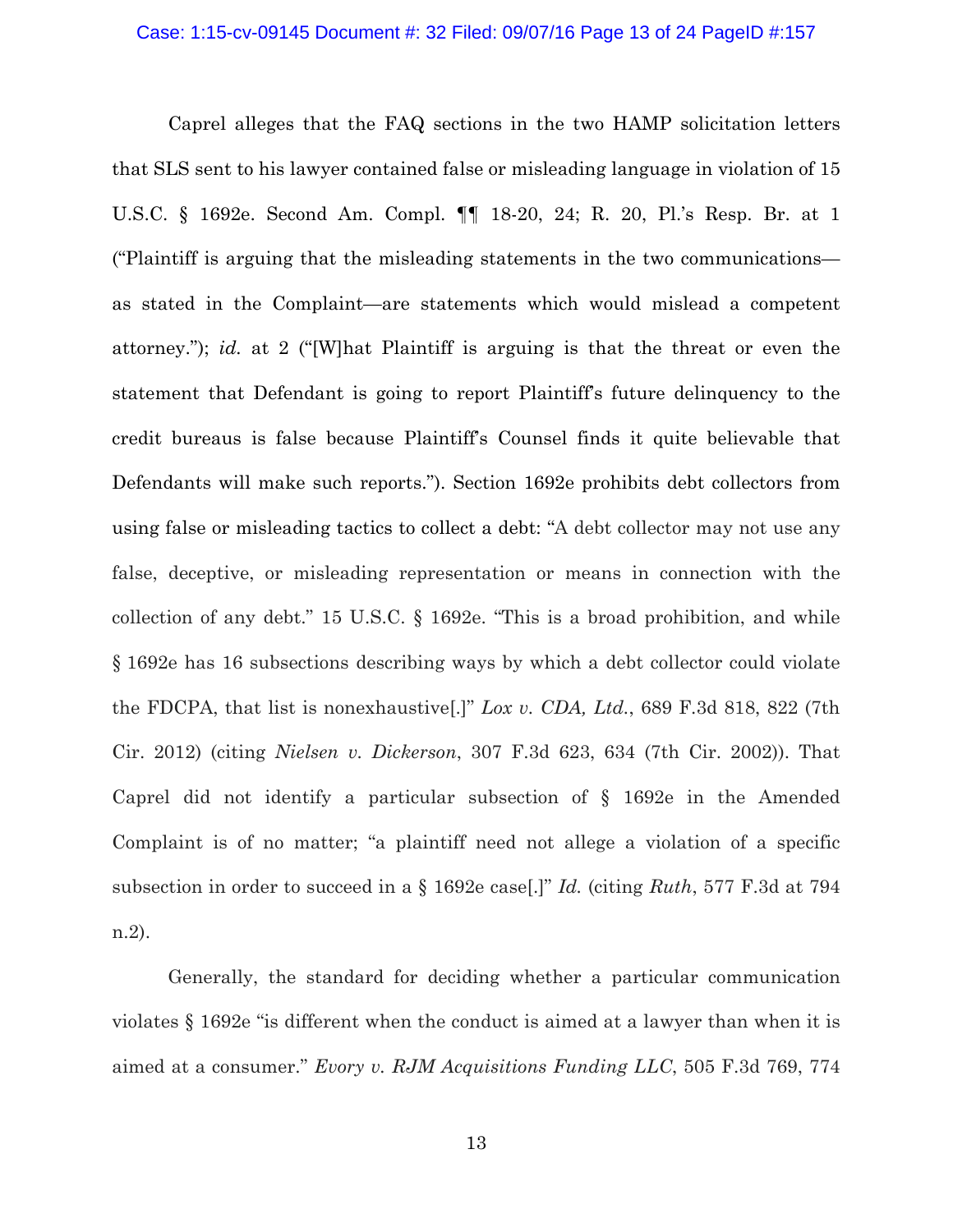#### Case: 1:15-cv-09145 Document #: 32 Filed: 09/07/16 Page 14 of 24 PageID #:158

(7th Cir. 2007); *see also Longo v. Law Offices of Gerald E. Moore & Assocs., P.C.*, 2008 WL 4425444, at \*2 (N.D. Ill. Sept. 26, 2008). Where a debt collector communicates directly with the *debtor*, the "unsophisticated consumer" standard governs whether a communication is misleading or deceptive under § 1692e. *Evory*, 505 F.3d at 774. Under that standard, a communication violates § 1692e if "a person of modest education and limited commercial savvy would be likely to be deceived." *Id.* But where, as here, the debt collector makes an allegedly misleading or deceptive representation to the debtor's *lawyer*, the "competent lawyer" standard governs. *Id.* at 774-75. The question then becomes whether the "representation … would be []likely to deceive a competent lawyer, even if [the lawyer] is not a specialist in consumer debt law … ." *Id.* at 775.

Where a debtor alleges instead that the communication was false, as opposed to misleading or deceptive, the "unsophisticated consumer" standard governs—no matter the targeted recipient. *Evory*, 505 F.3d at 775. This is because "[a] false claim of fact in a dunning letter may be as difficult for a lawyer to see through as a consumer." *Id.* There is one wrinkle, however: the competent lawyer standard may still apply to an allegedly false communication sent to the debtor's lawyer if the falsehood was readily discoverable by the lawyer. *Id.* (observing the unsophisticated consumer standard would apply to an allegedly false communication sent to the debtor's lawyer if "[t]he lawyer [is] *unable to discover the falsity* of the representation" (emphasis added)); *see also McGhee v. Weinerman & Assocs.*, 2015 WL 2401928, at \*4 (E.D. Wis. May 20, 2015) ("Even if Weinerman did misrepresent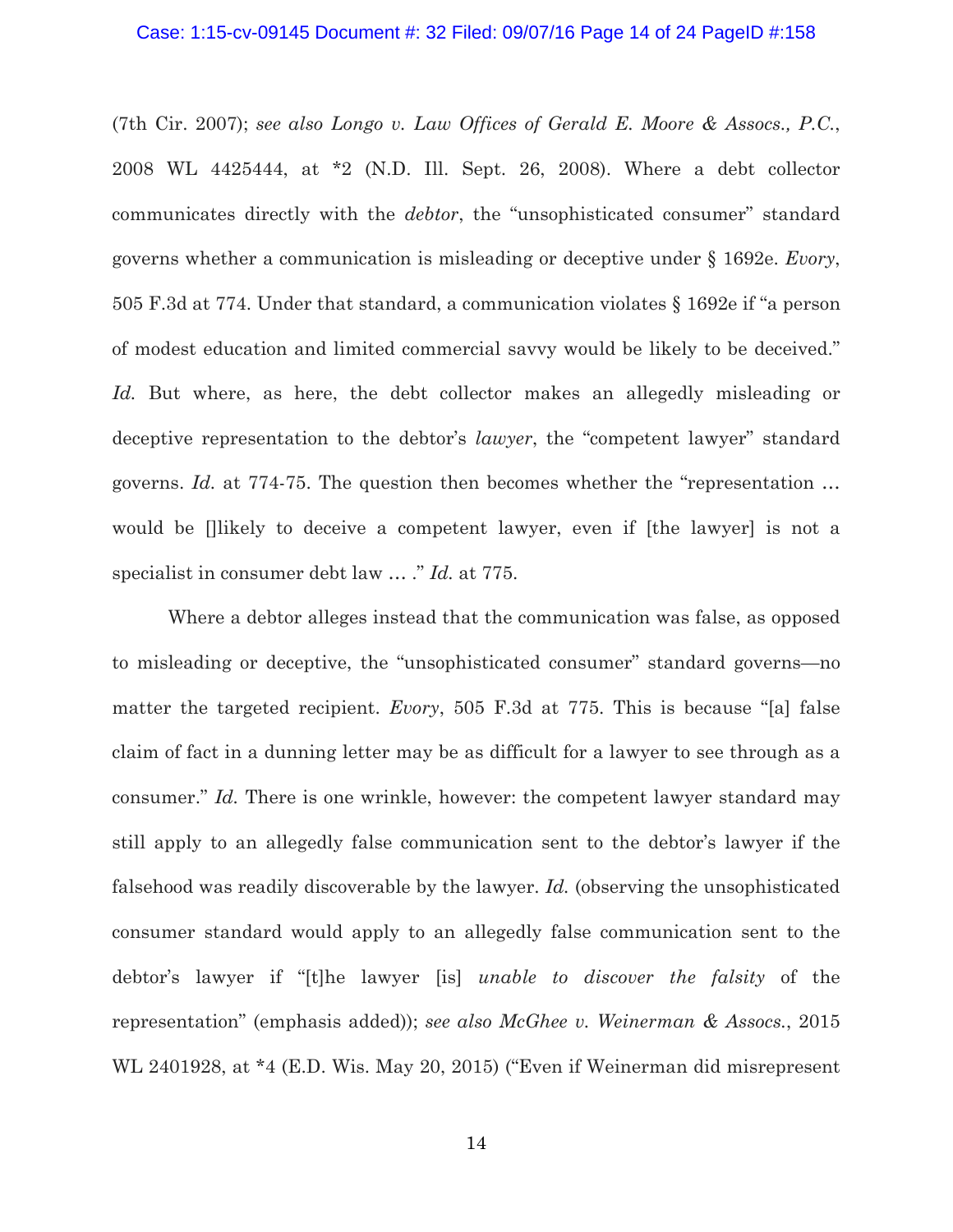#### Case: 1:15-cv-09145 Document #: 32 Filed: 09/07/16 Page 15 of 24 PageID #:159

the ownership of the debt, competent counsel would be (and were) able to verify the ownership of the debt.").

So, while the "competent lawyer" standard applies to Caprel's claim that the October and November HAMP solicitation letters were misleading, the "unsophisticated consumer" standard governs the false-communication claim, unless the alleged falsity was readily discoverable. Under either standard, the communication must "confuse a significant fraction of the persons to whom it is directed" in order to hold a defendant liable under § 1692e. *Chuway v. Nat'l Action Fin. Servs., Inc.*, 362 F.3d 944, 948 (7th Cir. 2004).

### **1. Misleading or Deceptive Communication**

Caprel contends that the HAMP solicitation letters are misleading because they make implicit threats to report his supposedly delinquent loan to credit reporting agencies. Second Am. Compl. ¶¶ 18-20, 24; 10/08/2015 HAMP Solicitation Letter at 15; 11/08/2015 HAMP Solicitation Letter at 3 (same); Pl.'s Resp. Br. at 1. What makes this threat misleading, Caprel argues, is that debt collectors are prohibited by law from reporting a bankruptcy-discharged debt—and Caprel had by then obtained a discharge—to credit reporting agencies as if the debt were still delinquent. Pl.'s Resp. Br. at 2. SLS, for its part, actually agrees with that legal principle—the law clearly bans reporting of bankruptcy-discharged debts as delinquent—which is why, according to SLS, no competent lawyer would be misled. Mot. to Dismiss at 4-7; Def.'s Reply Br. at 3-6. SLS emphasizes that the FAQ section states that "the delinquency will be reported '*in accordance with the requirements* of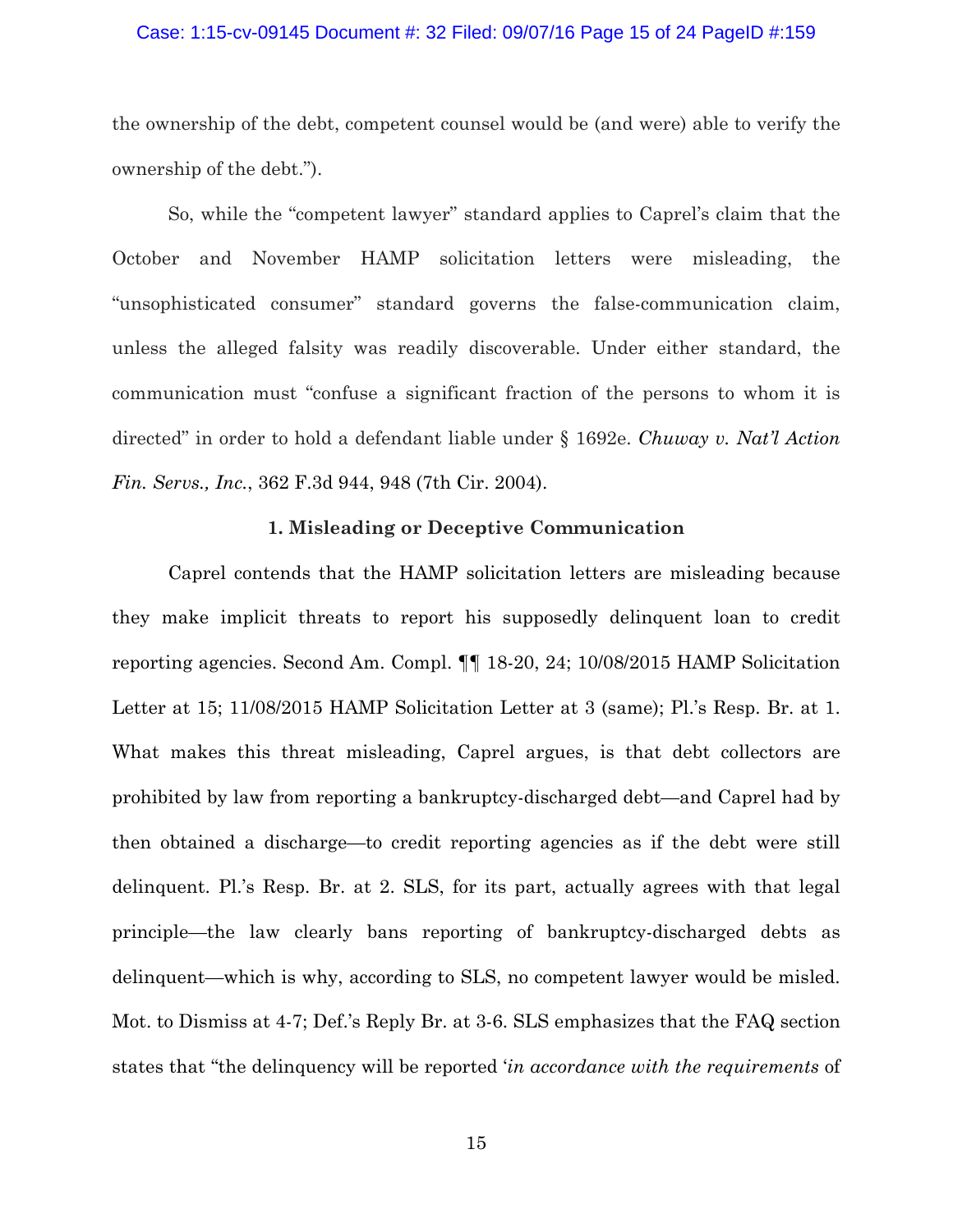#### Case: 1:15-cv-09145 Document #: 32 Filed: 09/07/16 Page 16 of 24 PageID #:160

the Fair Credit Reporting Act [FCRA] and the Consumer Data Industry Association.'" Def.'s Reply Br. at 4 (emphasis added) (quoting 10/08/2015 HAMP Solicitation Letter at 15). The letters are not misleading, SLS's argument goes, because a competent lawyer could readily discover that "[t]he [FCRA] rules require that after a bankruptcy discharge the creditor … shall not report the account delinquent." *Id.* (citing 16 C.F.R. pt. 600 app.  $\S 607(b)(6)$  (2010)). Caprel's response to all this is an assertion, in his response brief that, based on the letters' FAQ sections, "[his lawyer] thinks it is very probable that [SLS] could carry out its threat to report delinquent mortgage payments to [Caprel's] credit bureaus." Pl.'s Resp. Br. at 2-3. Put another way, Caprel contends that, *despite* the legal ban on reporting bankruptcy-discharged debts as delinquent, his attorney feared that SLS would have done that anyway.

It is true that "a threat to impose a penalty that the threatener knows is improper because unlawful is a good candidate for violation of sections 1692d and e." *Captain v. ARS Nat'l Servs., Inc.*, 505 F.3d 769, 778 (7th Cir. 2007).4 In *Captain v. ARS National Services, Inc.*, for example, the debt collector represented to the debtor's lawyer that "a \$15 daily charge would be added to the [debtor's] account balance until the debt was paid in full." *Id.* at 777. After observing that "[s]uch a charge, equivalent to an interest rate of 730 percent a year … would violate Indiana law," the Seventh Circuit held that the district court should not have dismissed the

 $\overline{a}$ 

<sup>4</sup>*Captain v. ARS National Services, Inc.* was one of four cases the Seventh Circuit consolidated for appeal and decided in *Evory v. RJM Acquisitions Funding L.L.C.*, 505 F.3d 769.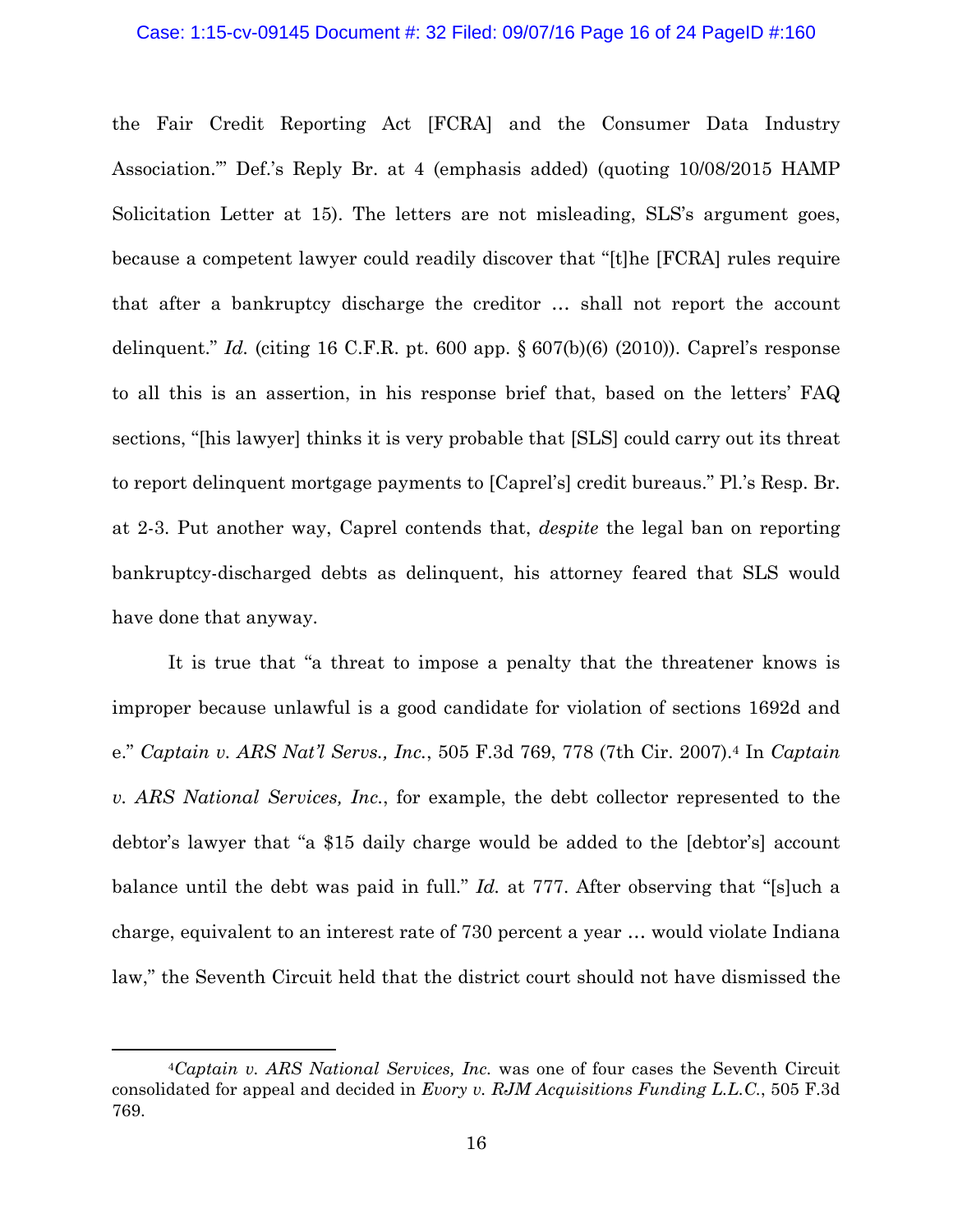#### Case: 1:15-cv-09145 Document #: 32 Filed: 09/07/16 Page 17 of 24 PageID #:161

debtor's § 1692e claim just because "the lawfulness of the \$15 a day representation … was made to a lawyer." *Id.* at 777-78.

Like the debtor in *Captain*, Caprel alleges that SLS's threat to impose an unlawful penalty—reporting his discharged mortgage loan—was misleading and deceptive. The problem here, however, is that the Amended Complaint (as distinct from Caprel's response brief) does not allege any facts suggesting that a competent lawyer would have been misled by SLS's threat to report. *See* Second Am. Compl. (Remember, the competent lawyer standard applies to Caprel's deceptivecommunication claim.) Caprel attempts to correct this deficiency in his response brief, asserting that "[his lawyer] thinks it is very probable that [SLS] could carry out its threat to report delinquent mortgage payments to [Caprel's] credit bureaus," and that "[a]t the very least, [SLS's] statement that it could report delinquency to the credit bureaus, when it can[]not, misleads [his] [a]ttorney." Pl.'s Resp. Br. at 2- 3. But the issue is whether a competent lawyer, not just Caprel's lawyer, would be misled by the communication. *Bravo v. Midland Credit Mgmt., Inc.*, 2014 WL 6980438, at  $*4$  (N.D. Ill. Dec. 9, 2014) (dismissing the plaintiff's  $\S$  1692e claim after observing that "Bravo neither alleges nor argues that a [competent] lawyer receiving Midland's letters would consider them threatening"), *aff'd*, 812 F.3d 599, 603 (7th Cir. 2016). And Caprel's claim that "it is very probable" that SLS could follow through on its threat, Pl.'s Resp. Br. at 2, is beside the point—"a plaintiff's anecdotal proclamations of being confused will not suffice … 'unless a significant fraction of the population would be similarly misled.'" *Durkin v. Equifax Check*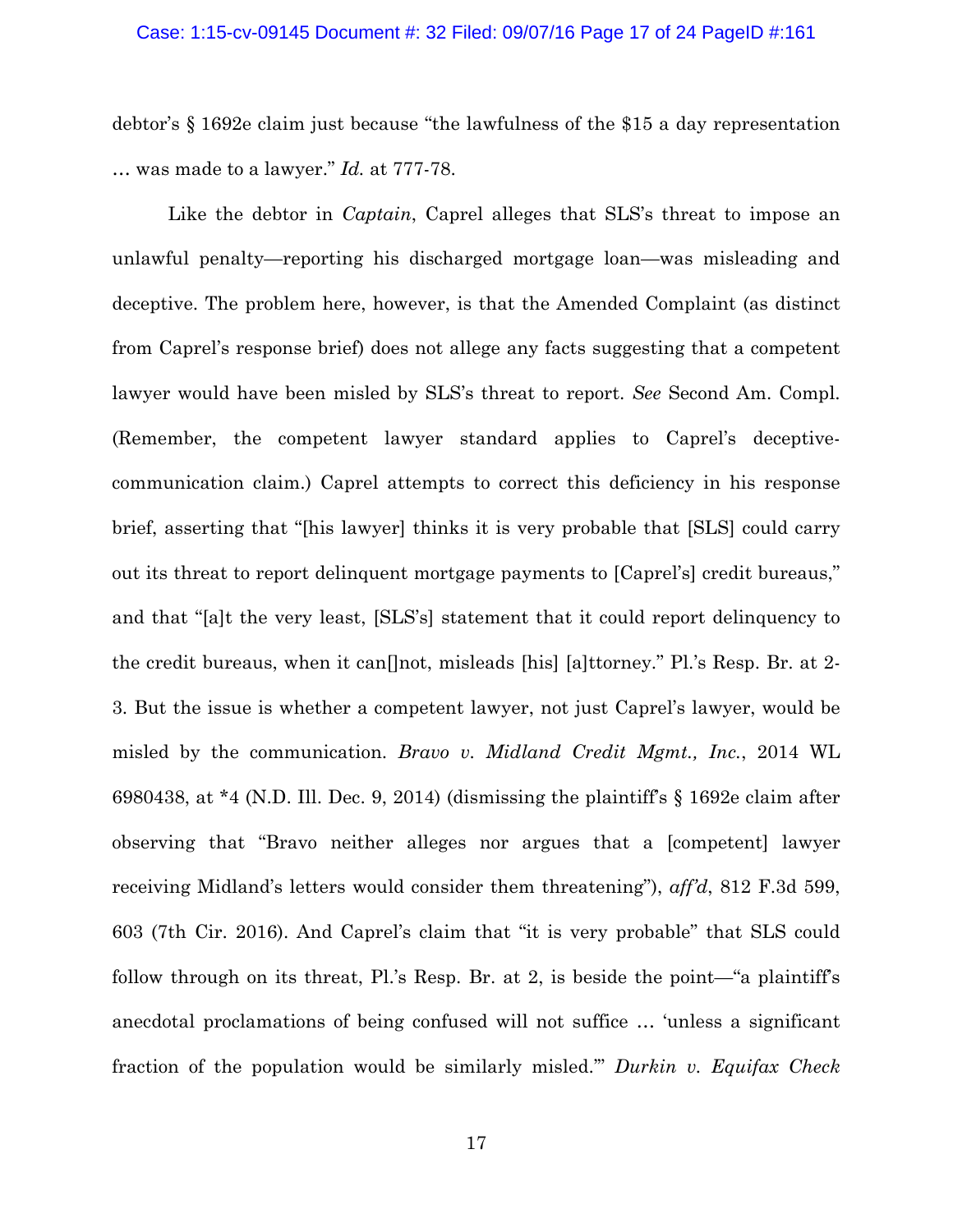*Servs., Inc.*, 406 F.3d 410, 415 (7th Cir. 2005) (quoting *Pettit v. Retrieval Masters Creditors Bureau, Inc.*, 211 F.3d 1057, 1060 (7th Cir. 2000)). That is, merely alleging that Caprel's attorney thought SLS would carry out its threat is not enough. To survive the dismissal-motion stage, Caprel needed to allege that a competent lawyer would have taken SLS's threat seriously and he needed to allege facts to make that contention plausible—for example, by alleging that debt collectors often illegally report discharged debts to credit reporting agencies. This he did not do.5 Caprel's deceptive-communication claim, therefore, must be dismissed.

## **2. False Communication**

In addition to alleging that SLS's threat to report Caprel's delinquent loan was misleading, Caprel also alleges that the threat was false. Pl.'s Resp. Br. at 2. Though by no means crystal clear, Caprel's argument goes something like this: because the FCRA prevents debt collectors from reporting discharged debtors' loans to credit reporting agencies as delinquent, SLS's threat that it could report Caprel's delinquent loan unless he paid up was false. *Id.* For its part, SLS asserts that the alleged threat was not false because the FCRA indeed does prohibit reporting discharged debts and the letters assured Caprel that "SLS shall report in compliance with the law." Def.'s Reply Br. at 4-6.

As explained earlier, the "unsophisticated consumer" standard generally governs *false*-communication claims under § 1692e, regardless of whether the debtor or the debtor's attorney received the communication. *Evory*, 505 F.3d at 775.

<u>.</u>

<sup>5</sup>Because the amended complaint is being dismissed without prejudice, Caprel might be able to allege the necessary facts in the next amended complaint. What he cannot do is rely on the current response brief to fix the deficiencies.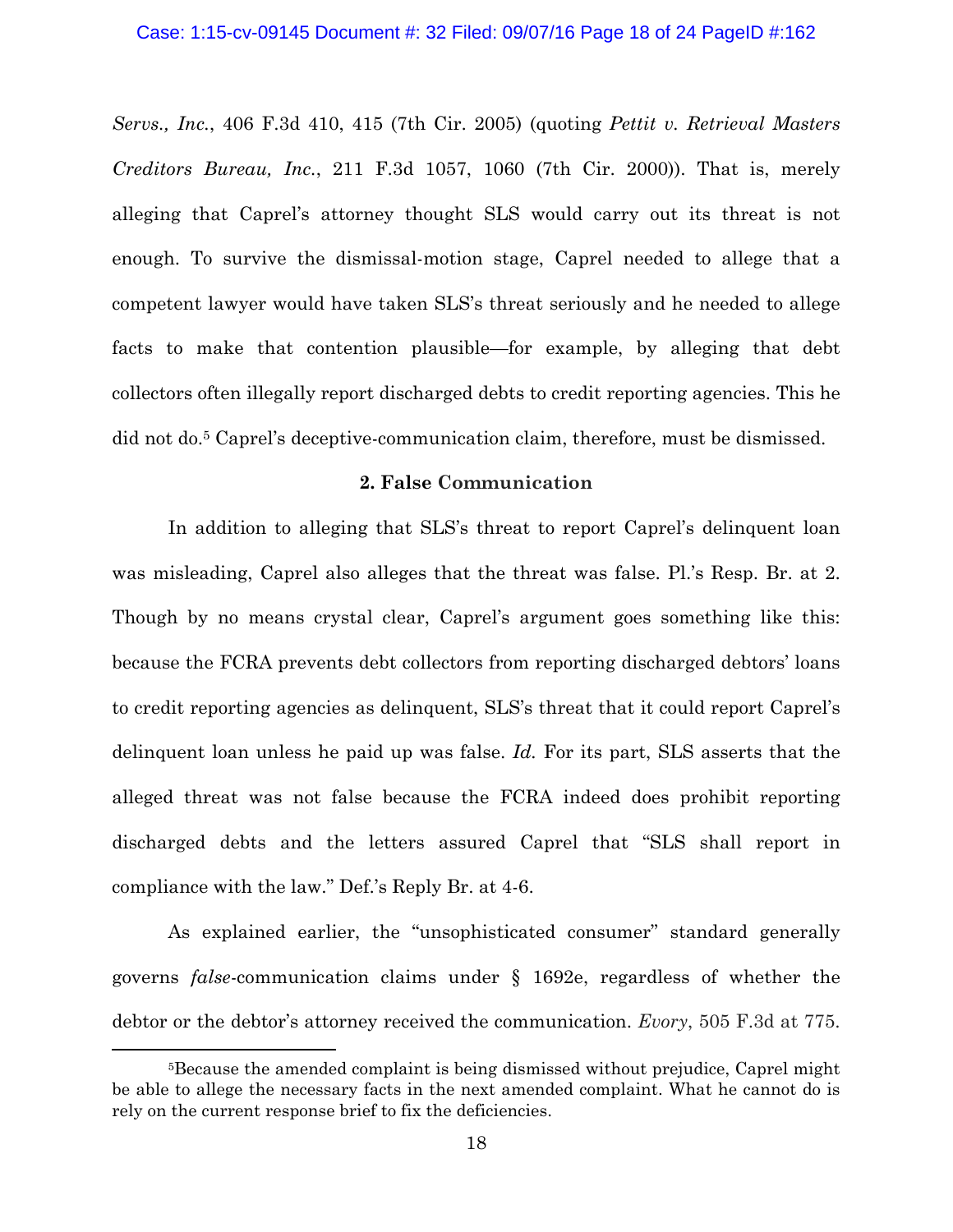## Case: 1:15-cv-09145 Document #: 32 Filed: 09/07/16 Page 19 of 24 PageID #:163

In *Evory*, however, the Seventh Circuit suggested that the competent-lawyer standard could still apply to an allegedly false communication sent to the debtor's lawyer if the falsehood was readily discoverable by the lawyer:

A false claim of fact in a dunning letter may be as difficult for a lawyer to see through as a consumer. Suppose the letter misrepresents the unpaid balance of the consumer's debt. The lawyer might be *unable to discover the falsity of the representation without an investigation* that he might be unable, depending on his client's resources, to undertake. Such a misrepresentation would be actionable whether made to the consumer directly, or indirectly through his lawyer.

505 F.3d at 775 (emphasis added); *see also, e.g.*, *McGhee*, 2015 WL 2401928, at \*4 (applying the competent lawyer standard to a false communication claim sent to the debtor's lawyer because "competent counsel would be (and were) able to verify the ownership of the debt.").

Regardless of what standard applies, Caprel has failed to adequately allege that SLS falsely represented that it had the right to report the account as delinquent. SLS represented that it could only report a debtor's delinquent loan "*in accordance with the requirements* of the [FCRA] and the Consumer Data Industry Association … ." 10/08/2015 HAMP Solicitation Letter at 15 (emphasis added); *see also* 11/08/2015 HAMP Solicitation Letter at 3 (same). By explicitly maintaining that it would only report in compliance with the law, SLS acknowledged that it could not unlawfully report Caprel's delinquent loan in violation of the FCRA.6 *Cf.* 

1

<sup>6</sup>The Federal Trade Commission's commentary on the FCRA provides that a discharged debt can be reported on a borrower's credit report, but with severe limits on what can be said about it. *See* 16 C.F.R. pt. 600 app. § 607(b)(6) (2010) ("A consumer report may include an account that was discharged in bankruptcy … as long as it reports a zero balance due to reflect the fact that the consumer is no longer liable for the discharged debt."). The discharged debt of course cannot be reported as delinquent.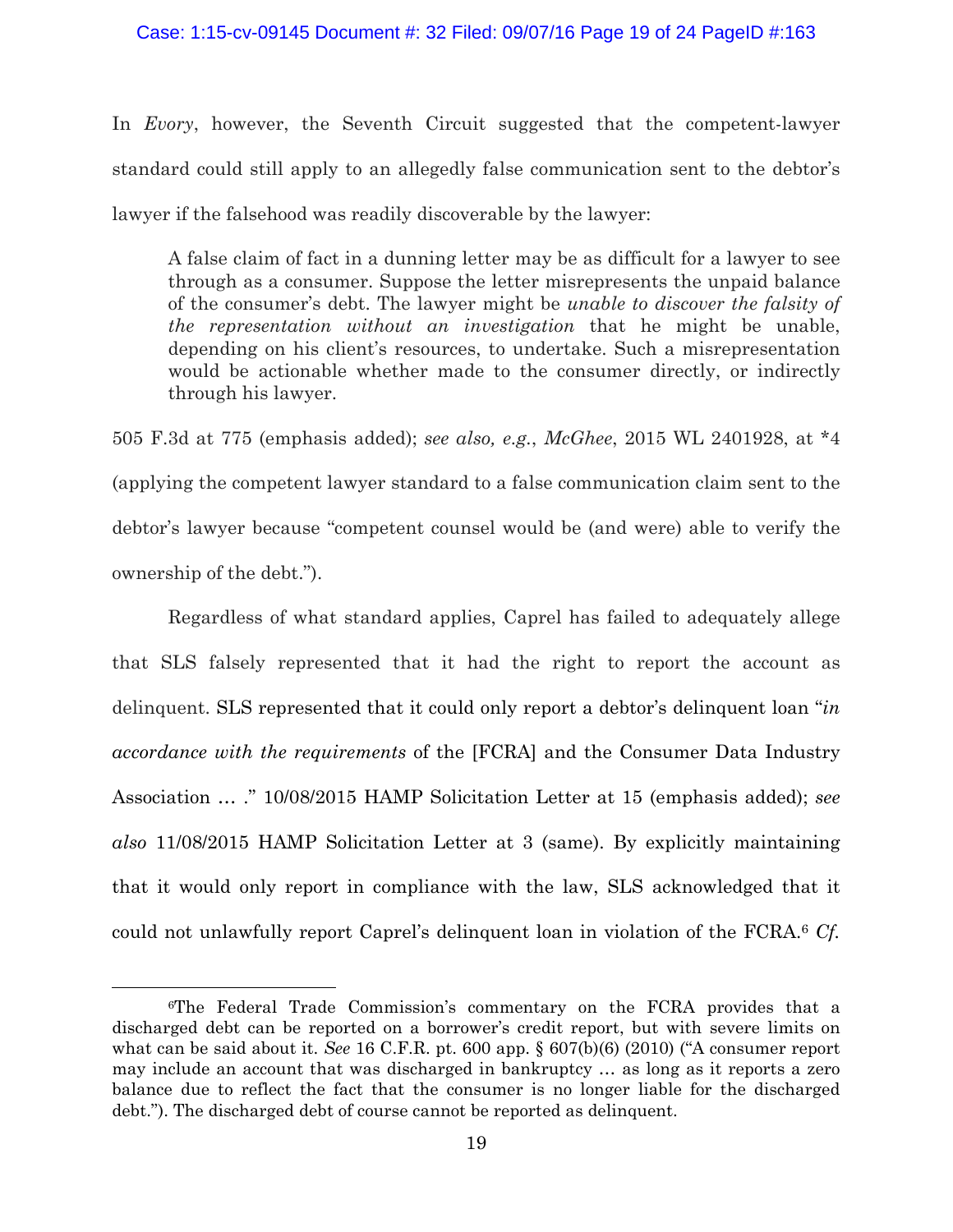*Longo*, 2008 WL 4425444, at \*5 (reasoning that letter stating that the defendant would charge a \$7.50 fee if the debtor elected to pay by phone only "implie[d] that the fee is legally permissible, it d[id] not explicitly state as much. Thus, even if the fee is, as plaintiff asserts, prohibited under the FDCPA, the language in the letter regarding the fee cannot fairly be characterized as a false statement"). Because Caprel has failed to allege facts establishing that the credit-reporting language, when viewed together with the FCRA-requirements language, constituted a false statement, Caprel's false-communication claim cannot go forward.

It is worth adding that *even if* the credit reporting language was false on its face, Caprel's claim would still fail under the competent-lawyer standard. *See Evory*, 505 F.3d at 775 (competent-lawyer standard applies where lawyer can readily investigate whether the defendant's representation was false). This is because the alleged falsehood that Caprel complains of was readily discoverable: it would not have taken much investigating for a competent lawyer to learn that the FCRA prohibits debt collectors from reporting discharged debtors' delinquent loans. *See* 16 C.F.R. pt. 600 app. § 607(b)(6) (2010); *see also Evory*, 505 F.3d at 774 (observing that a competent lawyer "would not have to be an expert on the [FDCPA] to be able to look it up and discover" whether the Act governed a particular communication); *Longo*, 2008 WL 4425444, at \*6 ("In delineating statements that would be actionable even if only communicated to a consumer indirectly through her lawyer, the Seventh Circuit spoke of '[a] false claim of *fact*,' such as a dunning letter that 'misrepresents the unpaid balance of the consumer's debt.'" (quoting *Evory*, 505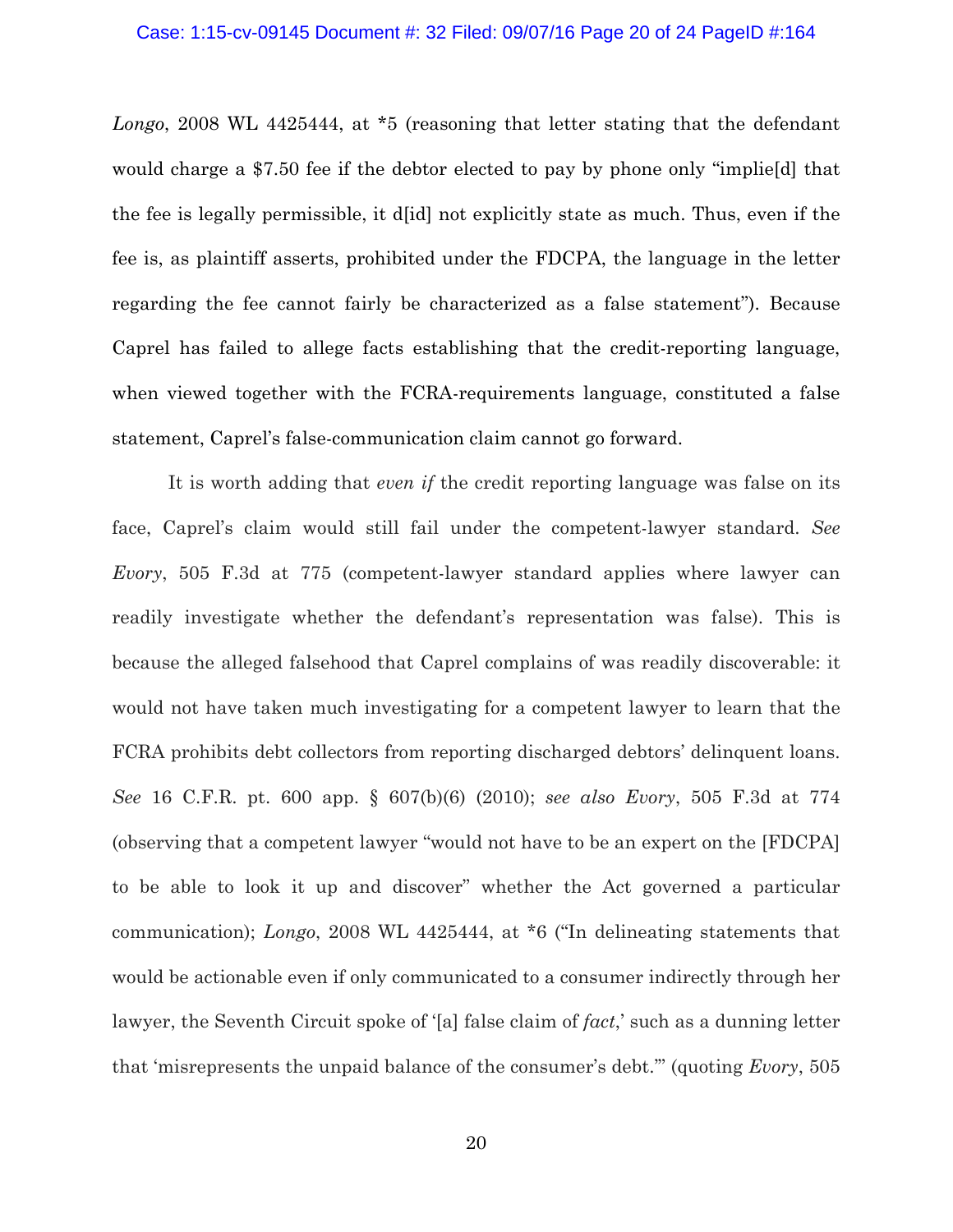F.3d at 775)). Indeed, it would be surprising if a lawyer who guided a debtor through bankruptcy did not already know, without the need for further research, that the FCRA prohibits debt collectors from reporting discharged debts as delinquent. Under the competent-lawyer standard, the letters did not make a false statement, when all the statements in each letter are viewed together.

### **C. 15 U.S.C. § 1692d: Harassment or Abuse**

Finally, Caprel alleges that the two HAMP solicitation letters constitute unlawful harassment or abuse under § 1692d. Caprel takes particular issue with the fact that the letters SLS sent to his lawyer "told [Caprel] he was responsible for a debt that legally he was not." Second Am. Compl. ¶ 23. For its part, SLS ostensibly relies on the same argument to dismiss Caprel's § 1692d claim as it did his § 1692e claim: "[Caprel's] counsel's fear or belief that the debt collector will later violate the law by acting contrary to what it says it will do in the communication does not support a claim under § 1692e or § 1692d of the FDCPA." Def.'s Reply Br. at 6.

Section 1692d prohibits debt collectors from engaging "in any conduct the natural consequence of which is to harass, oppress, or abuse any person in connection with the collection of a debt." 15 U.S.C. § 1692d. In addition to broadly prohibiting harassing or abusive collection practices, § 1692d contains six subsections that identify particular ways in which a debt collector violates the FDCPA. *See, e.g.*, *id.* § 1692d(1) ("use or threat of use of violence or other criminal

21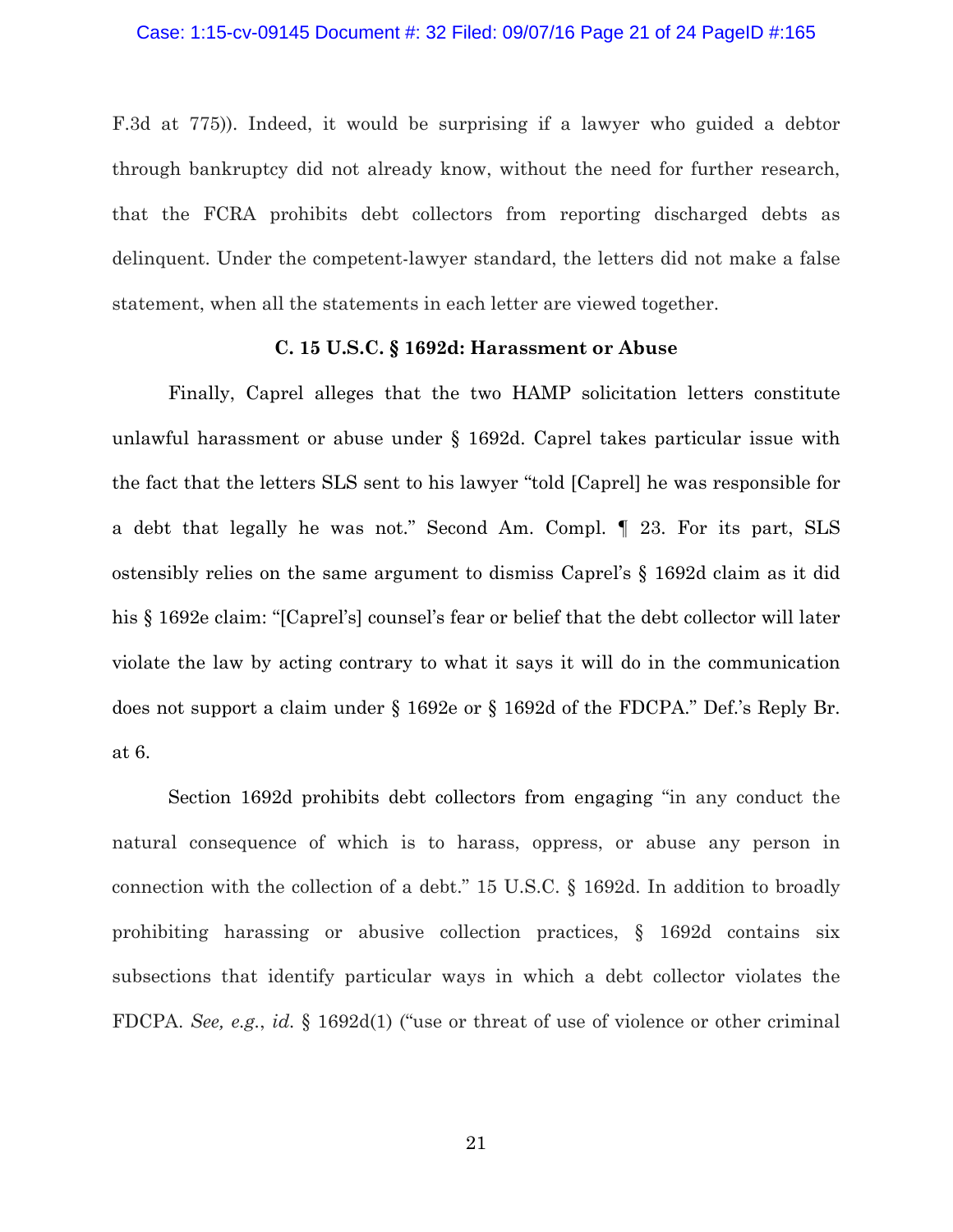#### Case: 1:15-cv-09145 Document #: 32 Filed: 09/07/16 Page 22 of 24 PageID #:166

means to harm the physical person, reputation, or property of any person" violates § 1692d); *id.* § 1692d(2) ("use of obscene or profane language" violates § 1692d).

Because "a lawyer is less likely to be … intimidated, harassed, and so forth … than a consumer," courts apply the competent-lawyer standard when analyzing whether a communication sent to the debtor's lawyer violates § 1692d. *Evory*, 505 F.3d at 774. The defendant's intent is irrelevant; rather, the only question is whether "the natural consequence" of the defendant's conduct was to harass, oppress, or abuse. *Horkey v. J.V.D.B. & Assocs., Inc.,* 333 F.3d 769, 774-75 (7th Cir. 2003). When making that determination, courts examine both the content and the context of the communication.. *See, e.g.*, *Harrer v. RJM Acquisitions, LLC*, 2012 WL 162281, at \*6 (N.D. Ill. Jan. 19, 2012); *Chapman v. Ontra, Inc.*, 1997 WL 321681, at \*4 (N.D. Ill. June 6, 1997). In *Harrer*, for example, the district court dismissed the debtor's § 1692d claim after reasoning that the debt collector only "mail[ed] one collection letter" that "did not include abusive or harassing language; it merely stated that 'Wener Herrer' owed money on his Doubleday Book Club account and offered three opportunities to settle the account." 2012 WL 162281, at \*6. Likewise, in *Chapman*, the district court also dismissed the plaintiff's § 1692d claim, concluding that the collection letter at issue was neither "harassing [n]or abusive in its tone or language." 1997 WL 321681, at \*4.

 Like the letters in *Harrer* and *Chapman*, the October and November HAMP solicitation letters are also void of any harassing or abusive language. *See* 10/08/2015 HAMP Solicitation Letter; 11/08/2015 HAMP Solicitation Letter. What's

22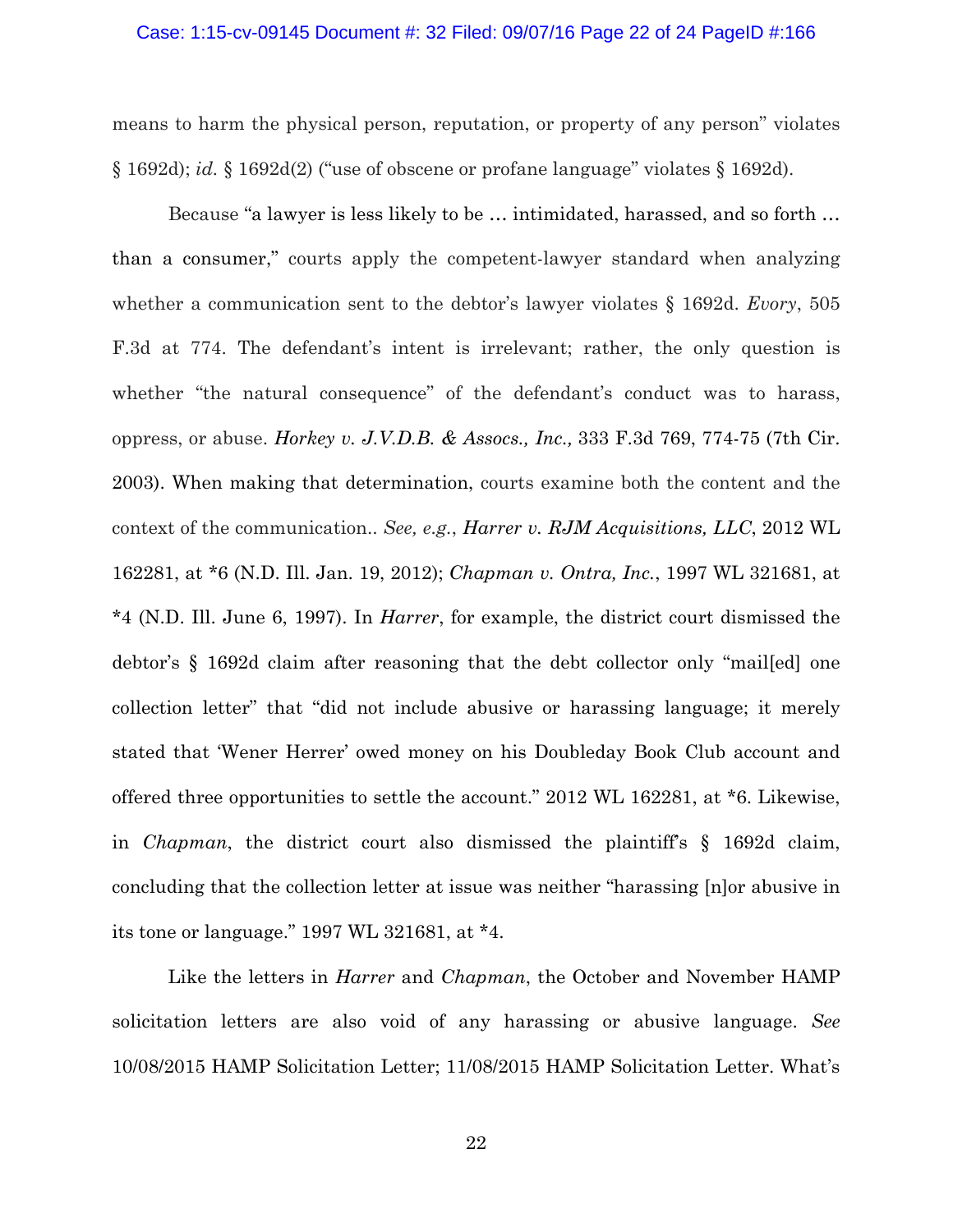#### Case: 1:15-cv-09145 Document #: 32 Filed: 09/07/16 Page 23 of 24 PageID #:167

more, it does not appear that there is any case in which a court held that a collection letter sent to the debtor's lawyer amounted to a § 1692d harassment violation (as distinct from other parts of the FDCPA) merely because the letter stated that "[the debtor] was responsible for a debt that legally he was not." Second Am. Compl. ¶ 23. To be sure, the Seventh Circuit observed in *Evory* that "a threat to impose a penalty that the threatener knows is improper because unlawful is a good candidate for a violation of sections 1692d and e." 505 F.3d at 778. But there is a difference between harassing a debtor with threats of illegal penalties versus informing the debtor that a report might be made to credit-reporting agencies "in accordance with the [law]." 10/08/2015 HAMP Solicitation Letter at 15; 11/08/2015 HAMP Solicitation Letter at 3.

And even assuming that sort of conduct was actionable under § 1692d, Caprel's claim would still fail: nowhere in his Amended Complaint or opposition brief does Caprel allege facts establishing that a *competent lawyer* would be intimidated or harassed by SLS's threat to report the debt. *See* Second Am. Compl. In fact, the Amended Complaint is void of any allegation that *anyone* felt harassed, oppressed, or abused by the two letters whatsoever. *See id.* Caprel's response brief is similarly deficient. *See* Pl.'s Resp. Br. As Caprel's § 1692e claims failed, so too does this one. Caprel's § 1692d claim is dismissed.

### **IV. Conclusion**

For the reasons stated above, SLS's motion to dismiss [R. 14] is granted. For now, however, the complaint is dismissed without prejudice, because SLS has yet to